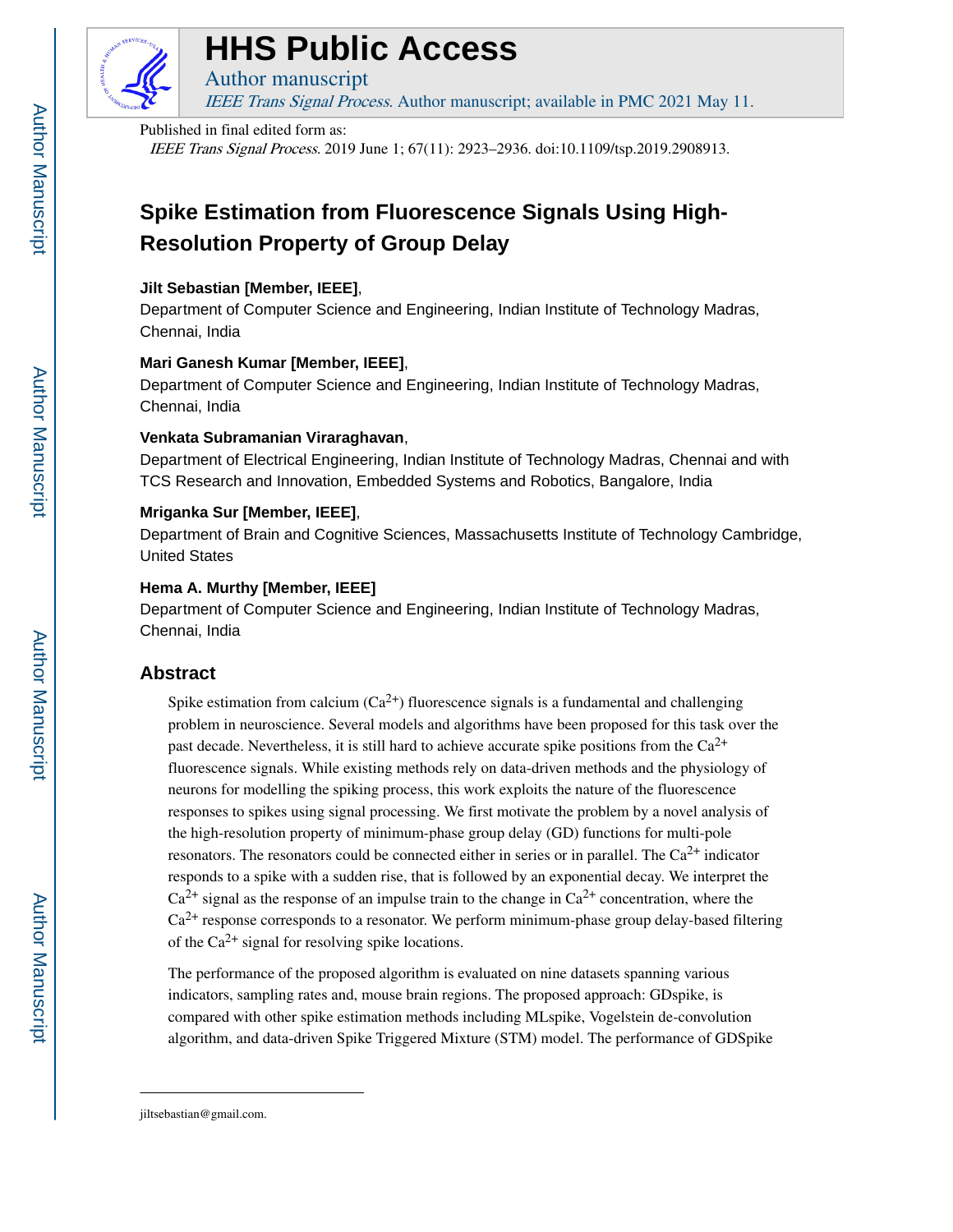is superior to that of the Vogelstein algorithm and is comparable to that of MLSpike. It can also be used to post-process the output of MLSpike, which further enhances the performance.

# **I. Introduction**

Neurons generate spikes which encode information in the brain. Billions of neurons and their numerous task-specific activations are fundamental for brain function. The spikes generated by neurons in the brain circuit are essential for sensory, motor and cognitive tasks. Thus, understanding the information processing by neurons is of interest to the research community. The temporal location, or time of occurrence of spikes, carries information about the activity of each neuron.

Spike positions can be obtained using electrophysiological recording or by imaging techniques. In electrophysiological recordings, micro-electrodes positioned close to neurons are used to get the action potentials. However, this measurement is not only limited by poor spatial resolution but is also invasive. In the now-widely used two-photon imaging technique, neuronal activity is sensed through genetically encoded or externally introduced  $Ca<sup>2+</sup>$  indicators with fluorescence emitting capability [1]. The activities of individual neurons and neuronal populations are recorded via optical techniques [2–4]. These relatively noninvasive techniques also enable longer recording times and less intervention for the animal. However, the  $Ca^{2+}$  fluorescence signals are noisy in nature with relatively quick rise times and long decay tails. Thus, information about the underlying spiking process is masked in the fluorescence signal. The fluorescence due to a spike decays gradually and interferes with the fluorescence generated by adjacent spikes. A slowly varying signal with poor temporal resolution is thus generated. The actual neuronal action potentials need to be extracted from these noisy signals for understanding neuronal information processing. The spike estimation task is constrained by the following issues: The background fluorescence varies with time and is indistinguishable from the fluorescence changes during spike occurrence. The two-photon imaging process and fluorescence signals are contaminated by random noise. Finally, the transients at intracellular  $Ca^{2+}$  level have large time constants, and several such transients are non-linearly added resulting in poor tracking capabilities especially when spikes overlap [5–8]. Hence, it is essential to understand and de-noise these fluorescence traces to get the actual spike time estimates.

Spike estimation can be interpreted as a peak estimation problem constrained by the nature of neuronal firing. The objective of any signal-based approach is to annihilate the baseline variations and other residuals, and to extract the peaks. Our approach can be related to syllable segmentation from speech signals [9], and estimation of onsets from that of music signals after converting it to an envelope function [10]. However, the number of spikes occurring at a time is not linearly related to the magnitude of the  $Ca^{2+}$  fluorescence signal, and the nature of spike firing is unpredictable in general.

Several methods proposed for inferring the spiking information can be categorised into model-based techniques and supervised methods. A recent model-based approach [11] relies on the physiology of neuronal firing and uses a non-linear model which estimates the spikes based on the most-likely spike train given a fluorescence recording. Parameters of this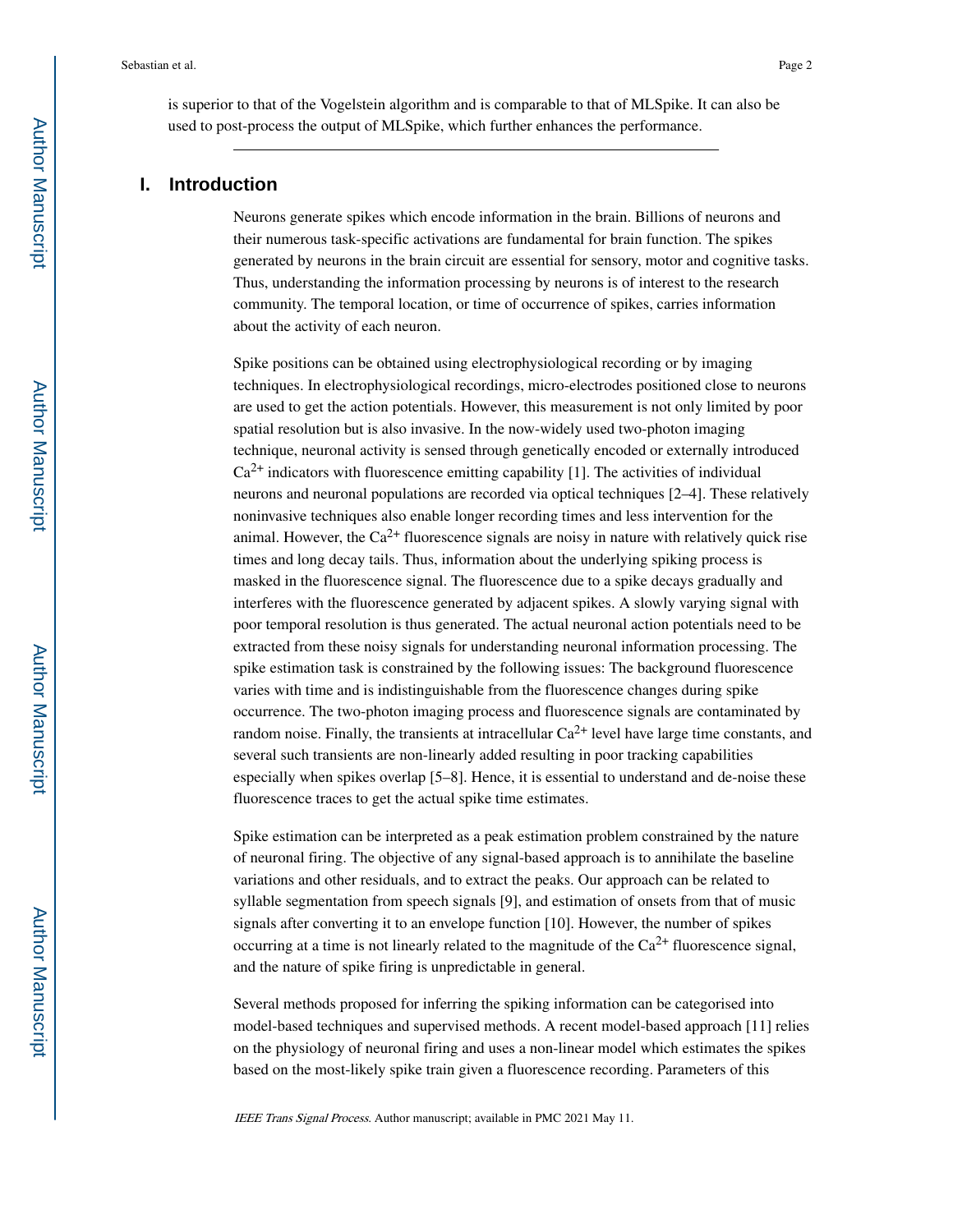algorithm are auto-calibrated for optimal performance at the expense of significant computational cost. Other typical model-based techniques include template matching [3, 12], likelihood-based alignment, and approximate Bayesian inference based on deconvolution [5, 13, 14]. Stringent conditions imposed by assumptions on the model and the noise levels limit the performance of these algorithms. The Vogelstein algorithm [14] attempts to de-convolve the noisy fluorescence signal to obtain a calcium trace from which the spike positions are estimated. Machine learning-based methods such as STM [15] and other learning techniques [16–18] need sufficient fluorescence examples along with the ground truth information for training the system and often have a limited performance on unseen datasets [4]. STM is a model-dependent technique where the spikes are modelled by a Poisson distribution [15]. The parameter  $\lambda$  of the distribution is then learned using a neural network [19], and the evaluations consider the spiking probabilities.

Most of the existing algorithms are inspired by the neurophysiology of  $Ca^{2+}$  responses. In [20], we proposed a non-model based approach that is inspired by the high-resolving capability of the group delay function. In this paper, the nature of the  $Ca^{2+}$  fluorescence signals is studied in detail, and it is then related to the group delay algorithm. We present a theoretical proof of the high-resolution property of minimum-phase group delay function for multi-pole systems. The  $Ca^{2+}$  signal can be interpreted as the response of a train of impulses to a decaying exponential. We observe that the decay rate of the exponential varies with the  $Ca<sup>2+</sup>$  indicator. We do not model this interpretation, rather use it in a pure signal processing fashion in GDspike. The post-processing power of GDspike is illustrated by processing the output of MLspike algorithm. We also compare the performance with STM, which estimates its parameter by a data-driven approach whereas there are no task-specific assumptions in the proposed approach. It is suitable to apply GDspike in an online fashion as it is unsupervised.

The paper is organised as follows. Section II provides a novel analysis of the high-resolution property of the group delay (GD) function for multi-pole systems and motivates the use of group delay for spike estimation. In Section III, an attempt is made to interpret the  $Ca^{2+}$ signal using an all-pole model. The resolving power of GD functions for multi-pole signals is explained. Experiments with different indicators are studied in detail in Section IV. Baselines and evaluation metrics are also discussed. The results are analysed in Section V. Section VI discusses the conclusions of this paper.

# **II. Group Delay Analysis**

In this Section, we establish that group delay functions can be exploited for the analysis of  $Ca<sup>2+</sup>$  signals. We first review the theory of group delay functions. Then, we briefly discuss the mathematical model for the  $Ca^{2+}$  signal based on the observation from [11]. Given the properties of  $Ca^{2+}$  signals and group delay functions, we attempt to make a correspondence between  $Ca^{2+}$  signals and GD functions. The group delay-based processing step does not use domain information. It is primarily a filtering step that enhances the peaks of the fluorescence signal owing to the high-resolution property of GD functions.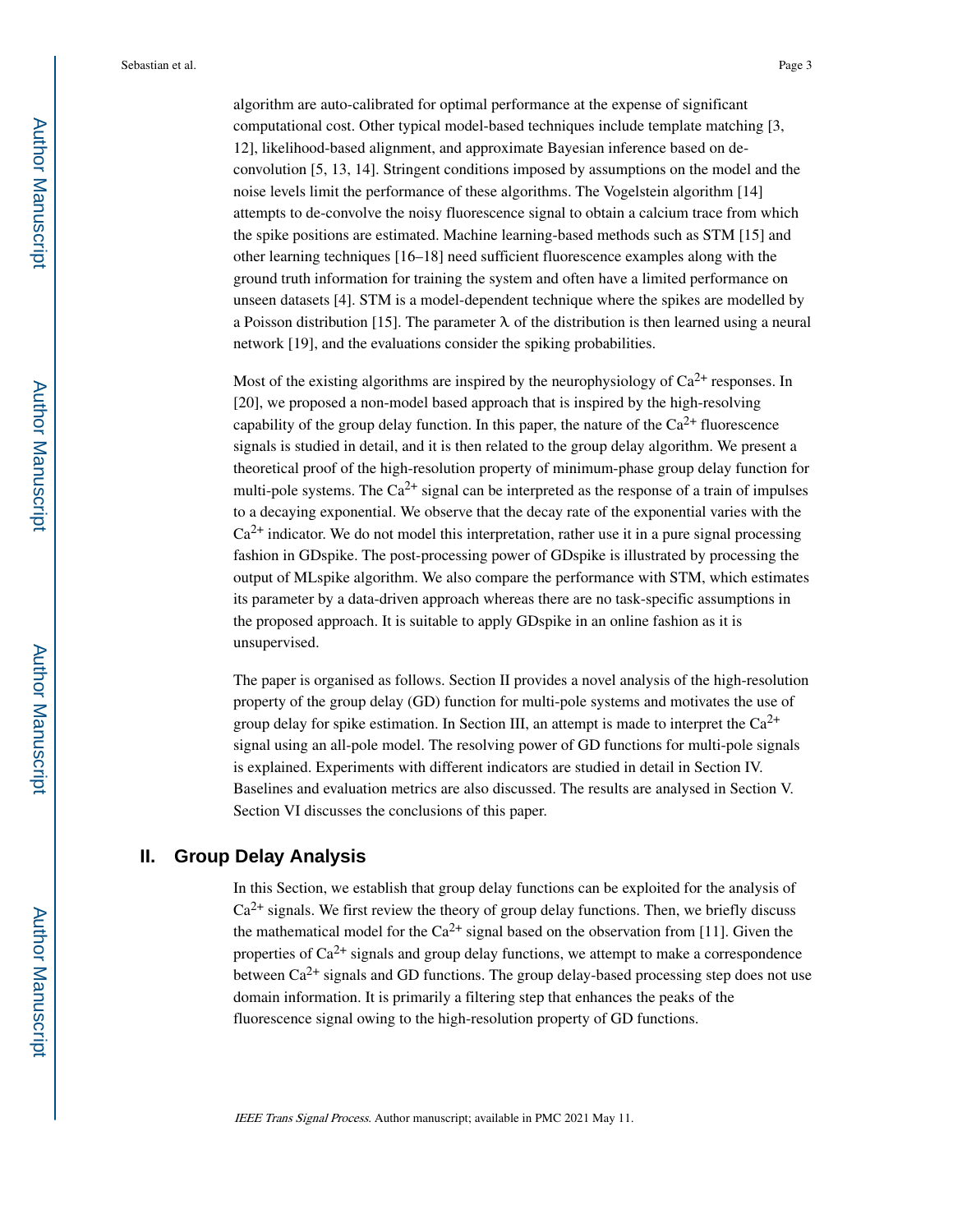Group delay-based representation for various types of signals has been studied extensively [21–23]. The group delay function  $\tau(e^{j\omega})$  of a discrete-time signal  $x[n]$  is defined as:

$$
\tau(e^{j\omega}) = -\frac{d(\theta(e^{j\omega}))}{d\omega} \tag{1}
$$

where  $\theta(e^{j\omega})$  is the continuous phase spectrum. It has been observed that group delay functions possess a high-resolution property [24]. Group delay-based features have been found to be effective in various speech signal processing tasks such as pitch and formant estimation, speaker recognition and verification, syllable segmentation and onset detection & source separation from music [10, 25–29]. Magnitude based representations of various types of signals have been extensively studied [30]. Nevertheless, the phase spectrum-based analysis is seldom found in the literature [31, 32]. It is only recently that phase-based representations are getting traction [33]. The computation of the group delay function requires the unwrapped phase function (1). When a discrete-time signal  $x[n]$  is minimumphase, the GD can be computed as [34]:

$$
\tau(e^{j\omega}) = \frac{X_R(e^{j\omega})Y_R(e^{j\omega}) + X_I(e^{j\omega})Y_I(e^{j\omega})}{\left|X(e^{j\omega})\right|^2} \tag{2}
$$

where  $X(e^{j\omega})$  and  $Y(e^{j\omega})$  denote the discrete-time Fourier transforms of  $x[n]$  and  $nx[n]$ , R and I denote the real and imaginary parts, respectively. Although this computation does not require the unwrapped phase, for practical signals such as speech, the group delay function is ill-behaved due to the presence of zeroes that are close to the unit circle. Whenever |  $X[e^{j\omega}]\ell \rightarrow 0$ ,  $\tau(e^{j\omega})$  becomes spiky. This issue is addressed in the *modified group delay* function (MGD) where the denominator in (2) is replaced by  $S(e^{j\omega})$ , where  $S(e^{j\omega})$  is a cepstrally smoothed version of  $X(e^{j\omega})$ . The MGD is an approximation to the minimumphase signal and is used for various application including formant extraction, speech recognition, speaker verification, pitch extraction, and spectrum estimation [28, 34, 35]. For a single resonator system, the ratio of the value of the peak in the magnitude spectrum to the value at a frequency that is  $n$  dB below the peak is always lower than that of the corresponding minimum phase group delay spectrum [24]. A brief review of the analysis is provided here for completeness:

Consider a single pole system in the Z-domain,

$$
X(z) = \frac{1}{(z - z_0)(z - z_0^*)}
$$
 (3)

When evaluated on the unit circle:

$$
X(e^{j\omega}) = \frac{1}{(e^{j\omega} - e^{-\sigma_0 + j\omega_0})(e^{j\omega} - e^{-\sigma_0 - j\omega_0})}
$$
(4)

The expression for the magnitude spectrum is given by: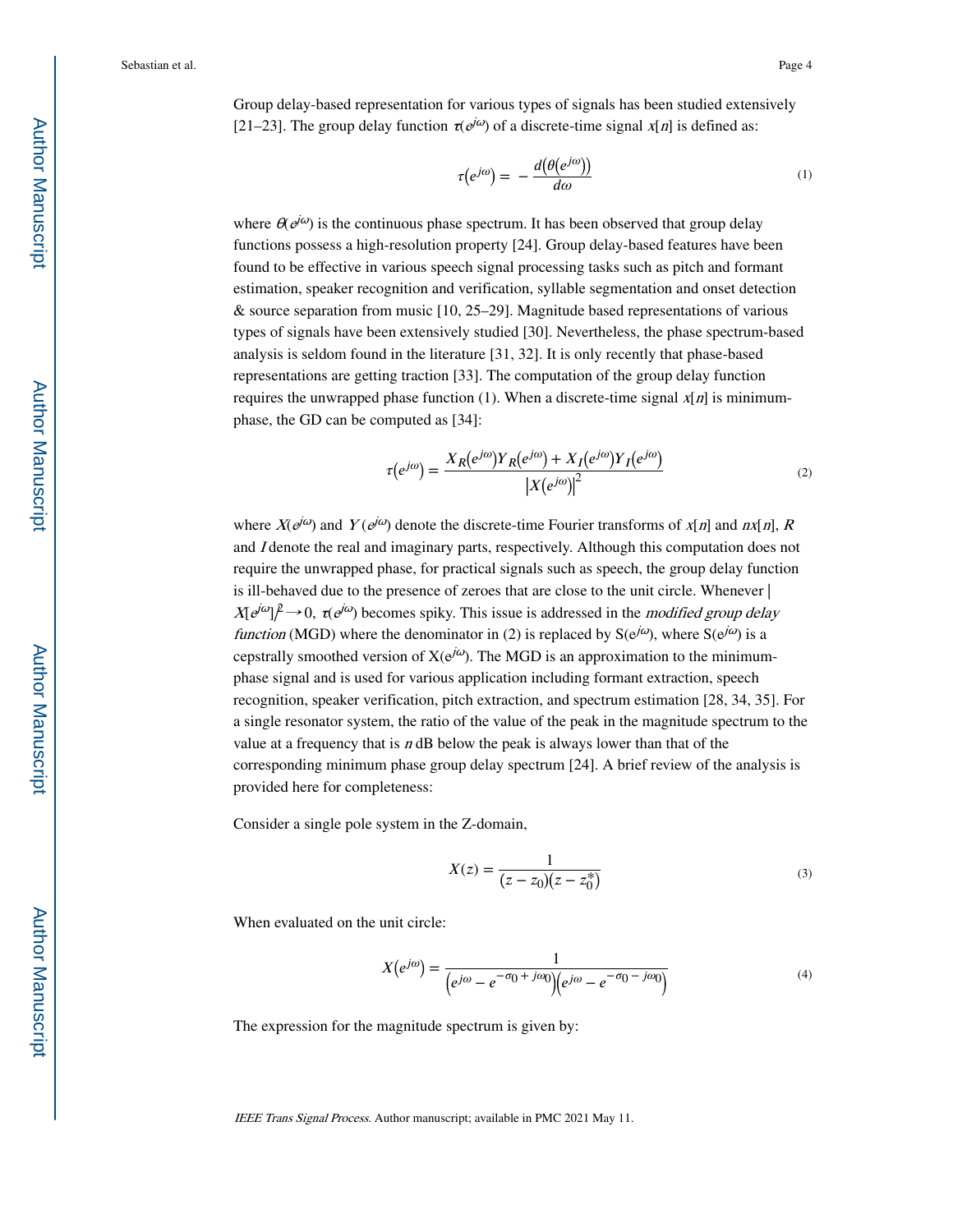$$
|X(e^{j\omega})| = P \times Q \tag{5}
$$

where

$$
P = \frac{1}{\sqrt{1 + e^{-2\sigma_0} - 2e^{-\sigma_0}\cos(\omega - \omega_0)}}
$$
(6)

$$
Q = \frac{1}{\sqrt{1 + e^{-2\sigma_0} - 2e^{-\sigma_0}\cos(\omega + \omega_0)}}
$$
(7)

Considering P alone, the maximum value,  $\frac{1}{\sqrt{1-\frac{1}{n}}}$  $\frac{1}{1 - e^{-\sigma_0}}$ , occurs at  $\omega = \omega_0$ . To compute the *n* dB bandwidth, we compute the angular frequency  $(\omega_1)$  at which the magnitude spectrum falls to 1  $\frac{1}{N}$  of its maximum value, i.e

$$
\frac{1}{\sqrt{\left(1+e^{-2\sigma_0}-2e^{-\sigma_0}\cos(\omega_1-\omega_0)\right)}}=\frac{1}{N(1-e^{-\sigma_0})}
$$
(8)

Where,  $N = 10\frac{n}{20}$ . Solving for  $\omega_{1}$ ,

$$
\omega_1 = \omega_0 \pm \cos^{-1}\left(N^2 + \frac{1 - N^2}{2}(e^{\sigma_0} + e^{-\sigma_0})\right) \tag{9}
$$

The *n* dB bandwidth is the interval with  $\omega_0$  at the center, and is given by

$$
\omega_{ndB} = 2\cos^{-1}\left(N^2 + \frac{1 - N^2}{2}(e^{\sigma_0} + e^{-\sigma_0})\right)
$$
\n(10)

We repeat this analysis for the group delay spectrum. The GD for the system defined in (3) is given by

$$
GD(\omega) = \frac{1 - e^{-\sigma_0} \cos(\omega - \omega_0)}{1 + e^{-2\sigma_0} - 2e^{-\sigma_0} \cos(\omega - \omega_0)} + \frac{1 - e^{-\sigma_0} \cos(\omega + \omega_0)}{1 + e^{-2\sigma_0} - 2e^{-\sigma_0} \cos(\omega + \omega_0)}
$$
(11)

Differentiating the first term in (11) and equating to zero, we find that it displays the same abscissa and ordinate for the maxima as the magnitude spectrum. Solving for the n dB frequency,

$$
\omega_1 = \omega_0 \pm \cos^{-1} \left( \frac{(1 - N) + N e^{-\sigma_0} + e^{-2\sigma_0}}{N e^{-2\sigma_0} + e^{-\sigma_0} (2 - N)} \right)
$$
(12)

Hence, the  $n$  dB bandwidth is given as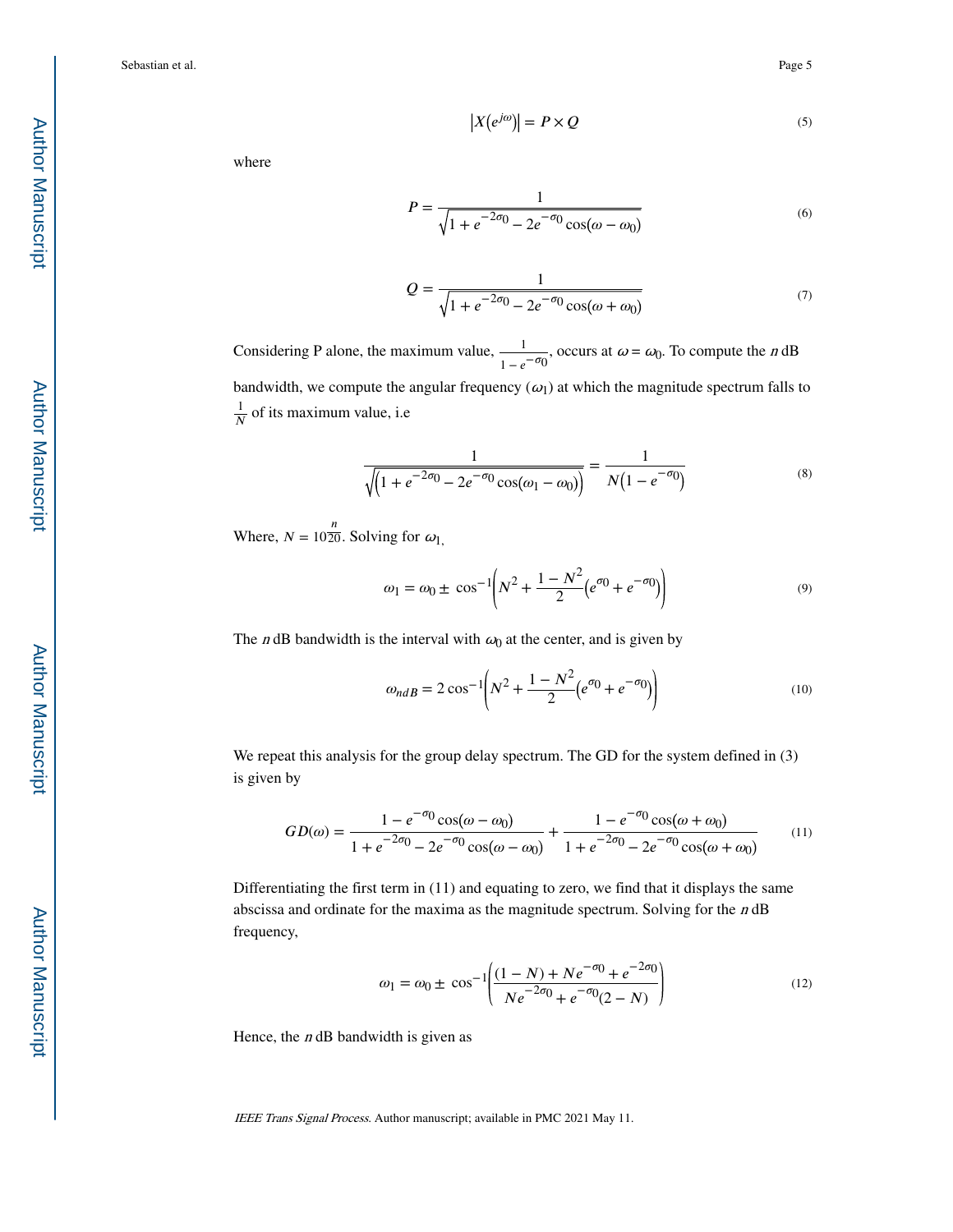$$
\omega_{ndB} = 2\cos^{-1}\left(\frac{(1-N) + Ne^{-\sigma_0} + e^{-2\sigma_0}}{Ne^{-2\sigma_0} + e^{-\sigma_0}(2-N)}\right)
$$
(13)

Since n dB bandwidth need not exist for all possible pole locations (i.e. if the half power amplitude is smaller than strength at  $\omega = 0$  and  $\omega = \pi$ ), we discuss its existence for the case of GD and magnitude spectrum separately. The argument of cos−1 function in (10) and (13) is bounded by  $[-1, 1]$ :

We obtain  $e^{-\sigma_0} \in \left[\frac{N-1}{N+1}, 1\right]$  as the interval for consideration of *n* dB bandwidth [24]. We consider the value of the GD function at the  $n$  dB bandwidth of the magnitude spectrum. Substituting for (9) in the first term of (11),

$$
\tau(e^{j\omega}) = \left( \frac{\left(1 + N^2\right) + e^{-2\sigma_0} \left(N^2 - 1\right) - 2N^2 e^{-\sigma}}{2\left[N^2 \left(1 + e^{-2\sigma_0}\right) - 2N^2 e^{-\sigma_0}\right]}\right) \tag{14}
$$

The magnitude spectrum at the same frequency was shown to have a value of  $\frac{1}{N(1 - e^{-\sigma_0})}$  in (10). The difference between this value and that of the GD spectrum in (14) is given by:

$$
\frac{1}{N(1 - e^{-\sigma_0})} - \frac{(1 + N^2) + e^{-2\sigma_0}(N^2 - 1) - 2N^2 e^{-\sigma_0}}{2[N^2(1 + e^{-2\sigma_0}) - 2N^2 e^{-\sigma_0}]} \tag{15}
$$

The numerator and denominator are then obtained by taking the L.C.M of the two terms of (15) as,

$$
\frac{2[N^{2}(1+e^{-2\sigma_{0}})-2N^{2}e^{-\sigma_{0}}]}{N(1-e^{-\sigma_{0}})2[N^{2}(1+e^{-2\sigma_{0}})-2N^{2}e^{-\sigma_{0}}]}
$$

$$
-\frac{N(1-e^{-\sigma_{0}})[(1+N^{2})+e^{-2\sigma_{0}}(N^{2}-1)-2N^{2}e^{-\sigma_{0}}]}{N(1-e^{-\sigma_{0}})2[N^{2}(1+e^{-2\sigma_{0}})-2N^{2}e^{-\sigma_{0}}]}
$$
(16)

The denominator of Equation (16) is positive. The numerator can be expressed as,

$$
e^{-\sigma_0}[Ne^{-2\sigma_0} + (N^3 + N + 2N^2)e^{-\sigma_0} + (3N^3 - 4N^2 + N)] - N(N^2 - 2N + 1)
$$
 (17)

The expression inside [.] is obtained as a quadratic expression in  $e^{-\sigma_0}$ , whose value is positive for the given range of  $e^{-\sigma_0}$ . This is explained below,

Factoring out N from the previous equation,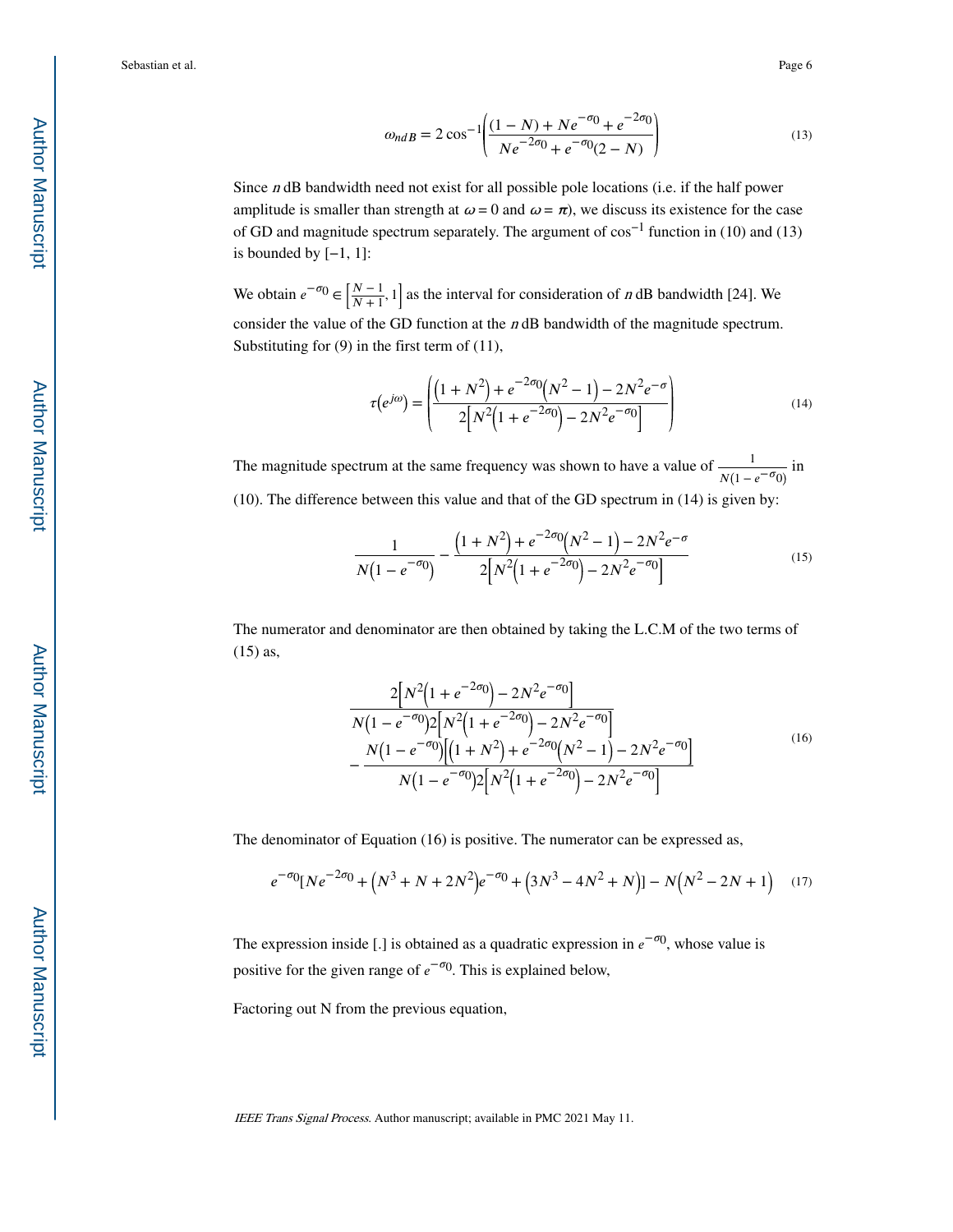$$
e^{-\sigma 0} \Big[ e^{-2\sigma 0} + \left( N^2 + 1 + 2N \right) e^{-\sigma 0} + \left( 3N^2 - 4N + 1 \right) \Big] - \left( N - 1 \right)^2 \tag{18}
$$

$$
\frac{e^{-2\sigma_0} + (N+1)^2 e^{-\sigma_0} + (3N^2 - 4N + 1)}{(N-1^2)}
$$
\n(19)

Showing Equation (18) as positive is same as showing (19) greater than 1. Substituting the minimum value of  $e^{-\sigma_0}$  in the above Equation,

$$
\geq \frac{\frac{(N-1)^2}{(N+1)^2} + (N+1)(N-1) + (3N^2 - 4N + 1)}{N^2 - 1}
$$
\n(20)

Equation (20) is less than or equal to Equation (19) since  $(a-1)^2 \le a^2 - 1$ , and  $\frac{N-1}{N+1}$  is the minimum possible value of  $e^{-\sigma_0}$ .

$$
1 + \frac{N-1}{(N+1)^3} + \frac{3N^2 - 4N + 1}{N^2 - 1}
$$
\n(21)

$$
1 + \frac{N-1}{(N+1)^3} + \frac{(3N-1)}{N+1}
$$
 (22)

$$
1 + \frac{3N^3 + 5N^2 + 2N - 2}{(N+1)^3}
$$
 (23)

$$
1 + \frac{3N^3 + 5N^2 + 3N + 1}{N^3 + 3N^2 + 3N + 1} - \frac{1}{(N+1)^2} - \frac{2}{(N+1)^3}
$$
(24)

For the second term in Equation (24), every term in the denominator is less than or equal to the corresponding term in the numerator. Hence, the value of this term is  $> 1$ . Third and fourth terms are with values less than one and are subtracted from the equation. For the minimum N value  $(N=1)$ , they achieve a maximum value of 0.5. The value of Equation (24) is strictly greater than 1.5 (1+1−0.5). Hence, the numerator of Equation (17) is positive. i.e, the *n* dB value of the magnitude spectrum is greater than the GD value (calculated at *n* dB bandwidth of the magnitude spectrum). Hence, n dB bandwidth of GD is always smaller than the magnitude spectrum.

In the following subsections, a theoretical analysis of GD is presented for multi-pole systems to show that the property of GD functions is preserved for multiple peaks as well. This is a widely-used concept in signal processing. However, this is the *first* generalised proof of the high-resolution property for minimum-phase multi-pole systems. In the proof, we are only considering a multi-pole system of finite order. The proof is limited to real signals where the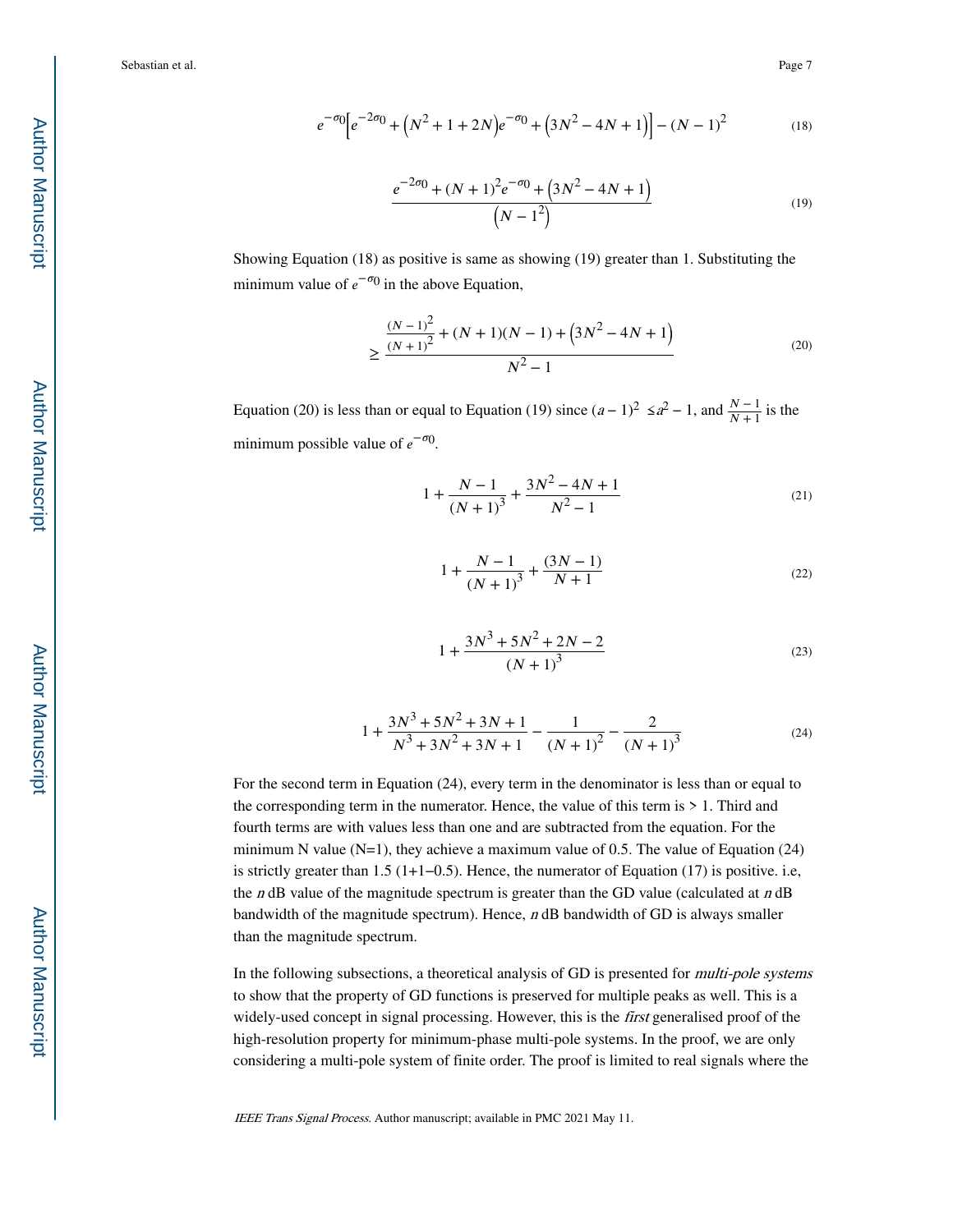complex poles are always in complex conjugate pairs. We do not consider systems with infinite order poles. This is because real signals have rational and factorisable polynomial functions. The Ca<sup>2+</sup> signal can be thought as the response of an impulse train to a cascade of resonators. We later use this property to illustrate the benefit of using group delay for spike estimation (II-C). We consider two different combinations of single pole systems that result in multi-pole systems here: i) a cascade connection of resonators, and ii) a parallel connection of resonators. The GD and the magnitude spectrum decay monotonically from the resonance frequency (or pole) to distances away from the pole. We already know that for a single-pole system, the GD decreases faster. Thus, for any multi-pole system which is represented as an addition of individual poles, the overlap between the individual GD spectra is less than that between the individual magnitude spectra. Therefore, the GD spectrum will have higher pole-resolution than the magnitude spectrum. In the following subsections, we represent multi-pole configurations as the addition of single pole systems to validate the high-resolution property for multi-pole systems.

#### **A. Group Delay Analysis for a Cascade Connection of Resonators**

Consider an all-pole system defined by the transfer function in  $Z$  domain as:

$$
H(z) = \frac{1}{1 + \sum_{i=1}^{k/2} a_i z^{-i}}
$$
 (25)

It is assumed that  $H(z)$  can be decomposed into a set of rational polynomials of the form  $P(z)/Q(z)$ . The signal is assumed to be real. Thus  $P(z)$  and  $Q(z)$  can be further factored into complex conjugate order 2 polynomials.

$$
H(z) = G \cdot \frac{(z - z_1)(z - z_1^*) \dots (z - z_{k/2})(z - z_{k/2}^*)}{(z - P_1)(z - P_1^*) \dots (z - P_{k/2})(z - P_{k/2}^*)}
$$
(26)

where, G is the gain constant and  $z_i$ ,  $i = 1, ..., k/2$  correspond to indices of the zeroes, and  $P_i$ ,  $i = 1, 2, ..., k/2$  are the pole indices. An all-pole system with an even number of poles is represented by,

$$
G \cdot \frac{z^k}{(z-z_0)(z-z_0^*)(z-z_1)(z-z_1^*)\dots(z-z_{k/2})(z-z_{k/2}^*)}
$$

while a system with an odd number of poles is given by,

$$
G \cdot \frac{z^k}{(z-z_0)(z-z_0^*)\dots(z-z_{k-1/2})(z-z_{k-1/2}^*)(z-z_k)}
$$

where, (\*) is the complex conjugate representation and  $z_k$  is the only real pole of the system.

Considering a unity gain constant and assuming that the poles occur in conjugate pairs (corresponding to that of resonances that are not on the real axis),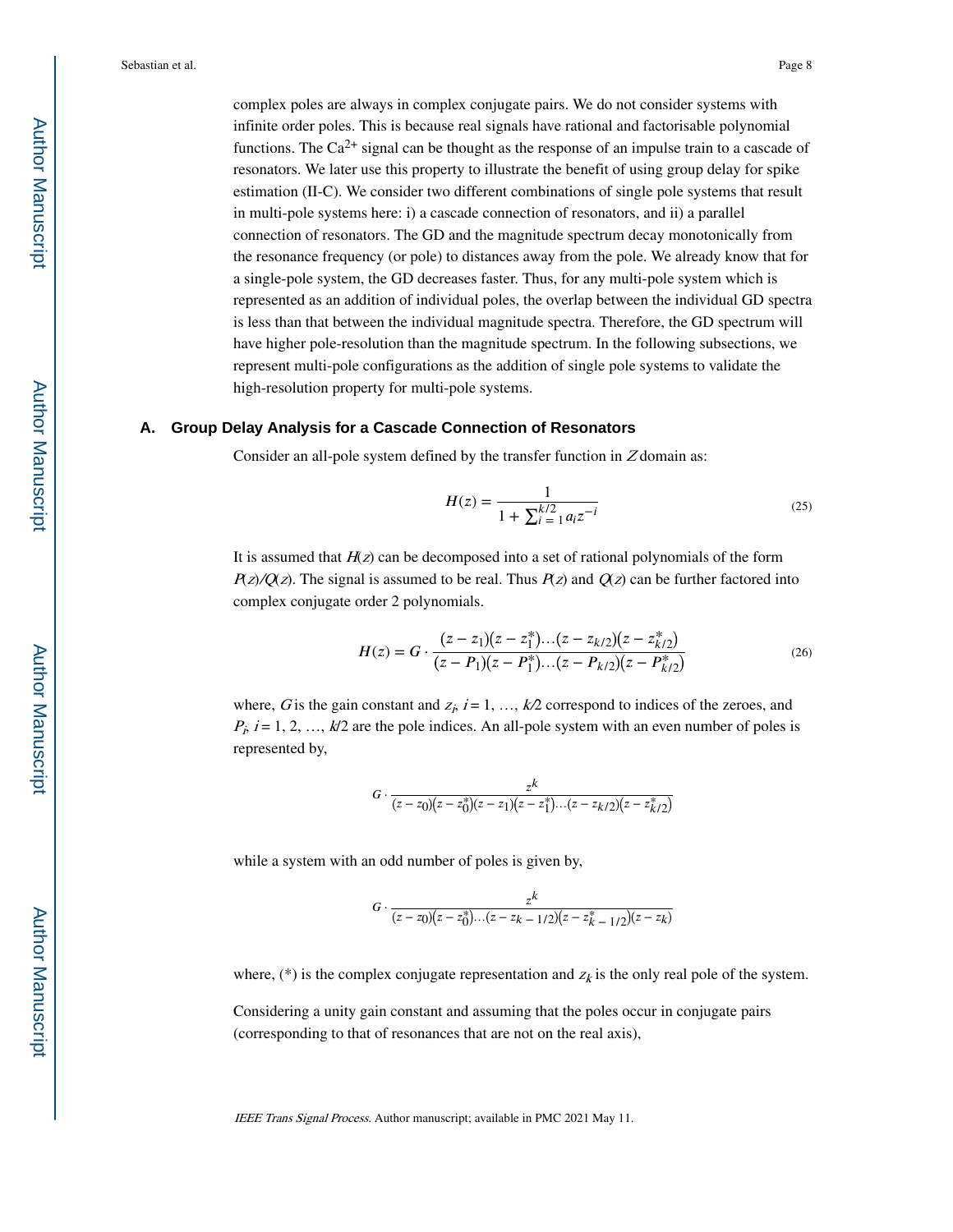$$
H(z) = \frac{1}{\left(1 - z_0 z^{-1}\right)\left(1 - z_0^* z^{-1}\right)\dots\left(1 - z_{K/2} z^{-1}\right)\left(1 - z_{K/2}^* z^{-1}\right)}.
$$

Assuming that the system is obtained as a product of rational one-pole/two-pole systems, by partial fractions, the frequency response can be represented as a summation of individual responses of each single pole system,

$$
H(z) = \frac{Az^{-1} + B}{\left(1 - z_0 z^{-1}\right)\left(1 - z_0^* z^{-1}\right)} + \frac{Cz^{-1} + D}{\left(1 - z_1 z^{-1}\right)\left(1 - z_1^* z^{-1}\right)} + \dots
$$
 (27)

where,  $A$ ,  $B$ ,  $C$  and  $D$  are constant coefficients.

Each term in (27) corresponds to a pair of complex conjugate poles, a pole from each pair belongs to 0 to  $\pi$  or 0 to  $-\pi$ . For every single pole system in the given  $H(z)$ , the magnitude spectrum has a lower resolution than the GD spectrum [24]. If the system responses do not overlap significantly, the overall group delay function can be considered to be an addition of the responses of individual poles. Hence, for a cascade connection of resonators, group delay has a higher resolution when compared to that of the magnitude spectrum.

For a cascade connection of single pole systems, the poles are added in the group delay domain. This additive nature also contributes to the high-resolution property. Figure  $2(left)$ shows an example of the magnitude and GD spectra for a cascade connection of two resonators. The pole locations are at angular frequency locations  $\pi/8$  and  $\pi/2$  and have a similar bandwidth factor of 0.9. It can be seen that the peak locations are sharper in GD domain. Considering the group delay representation of the individual pole (first term in (11)), it has a maximum value of  $1 - e^{-\sigma t}$  at  $\omega = \omega_0$ . This decays at values of  $\omega$  away from ω<sub>0</sub> owing to  $cos(ω - ω_0)$ . The  $cos(ω - ω_0)$  is positive around the pole location as  $e^{-\sigma_0} \in [0.1715, 1]$  and causes the response to die off within a range of  $\pi/2$ .

#### **B. Group Delay Analysis for a Parallel Connection of Resonators**

For a parallel connection of resonators, the Z-transform is the addition of individual Ztransforms. Considering a system obtained by the addition of two single pole systems,

$$
H(z) = \frac{\alpha_1}{1 - a_1 z^{-1}} + \frac{\alpha_2}{1 - a_2 z^{-1}}
$$
 (28)

where,  $a_j$ , i = 1, 2 is the gain factor associated with the pole  $a_i = e^{-\sigma i + j\omega i}$  We only consider one of the complex conjugate poles for analysis (similar to the single pole analysis in Section II). Computing the LCM (least common multiple), (28) can be converted to a cascade of resonators again.

$$
H(z) = (\alpha_1 + \alpha_2) \frac{1 - C_1 z^{-1}}{(1 - a_1 z^{-1})(1 - a_2 z^{-1})}
$$
\n(29)

where the constant  $C_1$  is given by,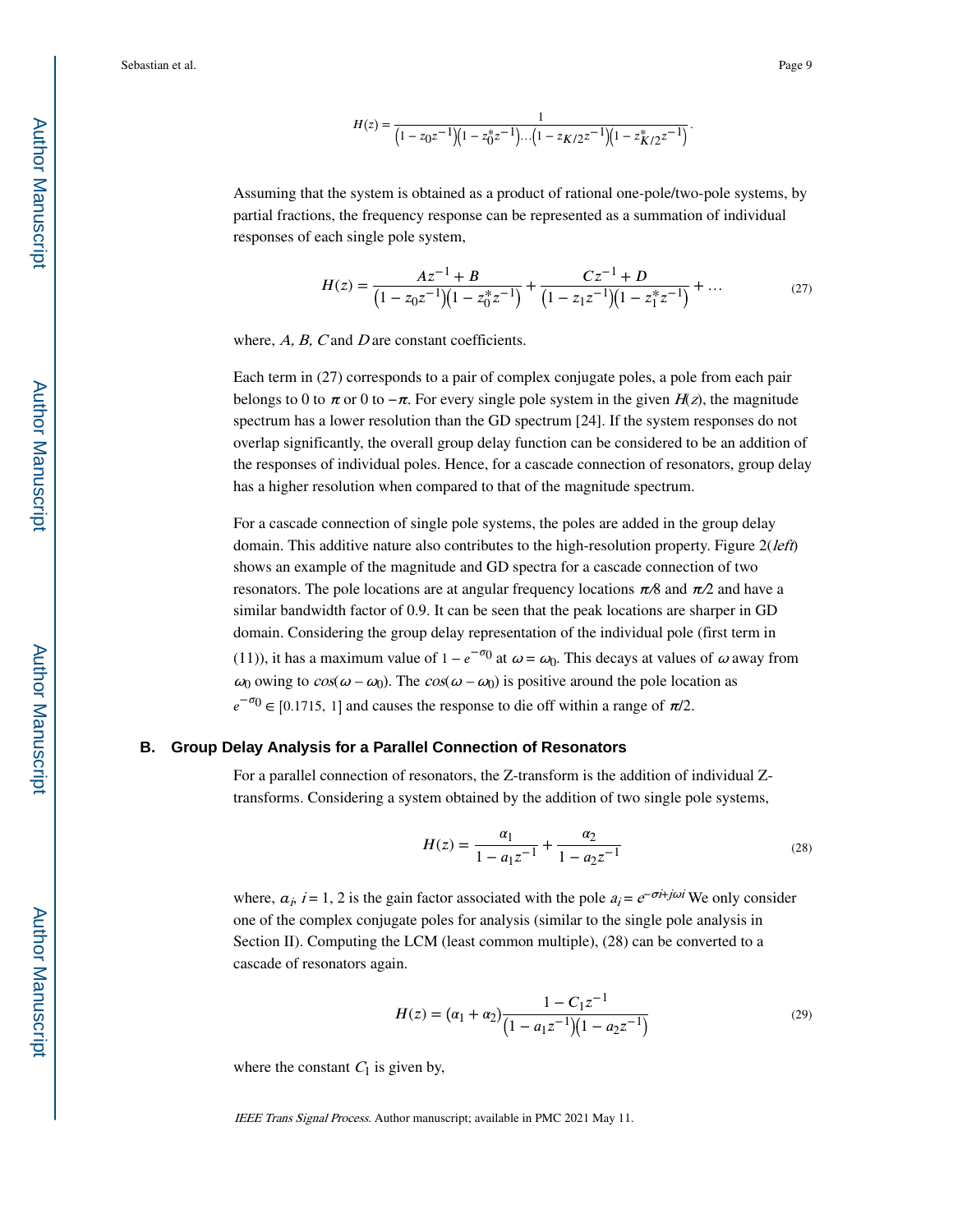$$
C_1 = \frac{\alpha_2 a_1 + \alpha_1 a_2}{\alpha_1 + \alpha_2} \tag{30}
$$

Now, (29) can be reduced by partial fractions to,

$$
H(z) = (\alpha_1 + \alpha_2) \left[ \frac{\frac{(a_1 - C_1)}{(a_1 - a_2)}}{\left(1 - a_1 z^{-1}\right)} + \frac{\frac{(C_1 - a_2)}{(a_1 - a_2)}}{\left(1 - a_2 z^{-1}\right)} \right]
$$
(31)

Considering equal gain factors ( $a_1 = a_2 = 1$ ), Equation (31) has the same form as Equation (27) and a similar analysis should hold.

This analysis can be carried out without using partial fractions as well. The GD spectrum of the system shown in Equation (29) can be written as,

$$
GD(H(z)) = GD(1 - C_1 z^{-1}) + GD\left(\frac{1}{1 - a_1 z^{-1}}\right) + GD\left(\frac{1}{1 - a_2 z^{-1}}\right)
$$
(32)

Equation (32) shows that the overall GD of the system is the summation of GD of single pole/zero systems. The high resolution property is valid for both single pole and single zero systems and the bandwidth analysis will be the same. The zero will never coincide with pole as it gets introduced as an artifact of the addition of poles. Hence the overall GD has a high resolution property than the overall frequency response (Equation (29),  $z = e^{j\omega}$ ).

Figure 2(*right*) shows an example of the magnitude and group delay spectra for a parallel connection of two resonators. Pole locations are at frequency locations  $\pi/4$ ,  $\pi/3$  and with bandwidth factors of 0.9 and 0.7, respectively.. It can be seen that the peak locations are sharper in GD domain for a parallel connection of two poles. This interpretation can be extended for multiple resonators by considering the multi-pole system as obtained by addition of two systems which in-turn are parallel resonators by themselves.

GD domain representation for parallel connection of two resonators [36] is given by,

$$
\sum_{i=1}^{2} \frac{2a_i(a_i^2 + b_i^2 - \omega^2)}{(a_i^2 + b_i^2 - \omega^2)^2 + 4\omega^2 a_i^2}
$$
\n(33)

where the pole is represented by  $a_i \neq j b_j$ . Substituting the polar form for each of the poles, the numerator becomes

$$
2e^{-3\sigma_0} + 4e^{-\sigma_0}\cos(2(\omega - \omega_0))\tag{34}
$$

which can be written as,

$$
C_1 + C_2 \cos(2(\omega - \omega_0))
$$
\n(35)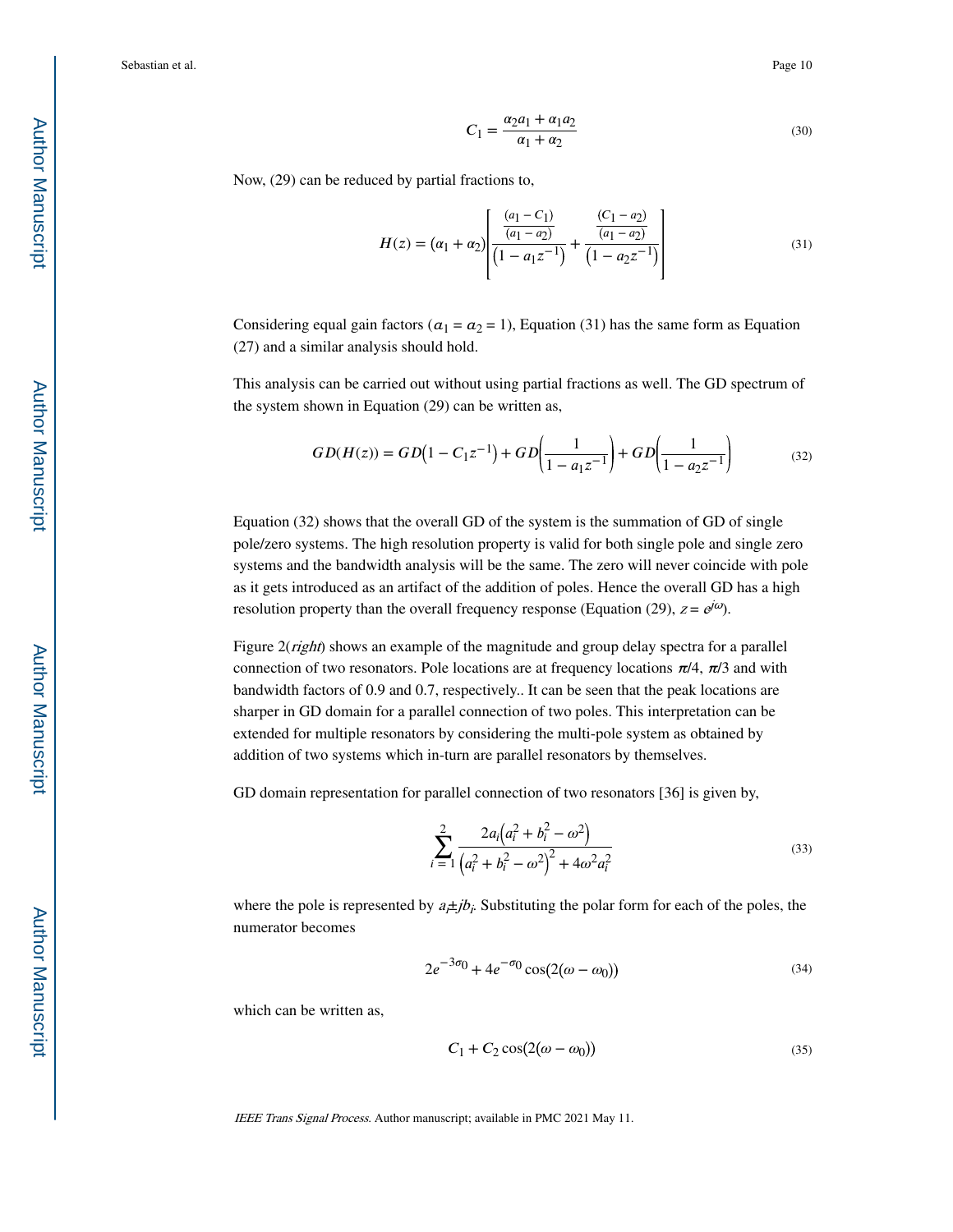This equation suggests that the decay from the peak position is proportional to  $cos(2x)$ where *x* corresponds to the distance from the pole. The group delay exhibits high-resolution property for various peak heights  $(e^{-\sigma_i})$  and decay rates  $(cos(\omega - \omega_i))$  with  $e^{-\sigma} \in [0.1715]$ , 1]. This is of great significance for any peak picking task and especially for  $Ca^{2+}$ fluorescence signals wherein the superposition of responses leads to hardly resolvable peaks.

#### **C. Motivation for spike estimation**

Extracting the timing information is of significant interest in the context of audio signal processing as it reveals various temporal acoustic information. In speech processing, the time-related source characteristics can be extracted using peak-picking algorithms [35]. The extraction of timing information is explicit in music information retrieval (MIR) research for applications such as rhythm analysis, beat tracking, meter extraction and sound synthesis/ analysis [37]. In the context of spike estimation, the location and, the rate of neuronal firing carries the information.

 $Ca<sup>2+</sup>$  fluorescence signals represent the neuronal activity over a period of time. This time series signal contains the spike time information embedded within the signal. However, as it is corrupted by noise, the exact response of  $Ca^{2+}$  to a spike and the fluorescence protein to  $Ca<sup>2+</sup>$  response is unknown and obtaining the spike timing of these signals is a cumbersome task. The changes of the short-term energy envelope for each syllable in speech and changes in the derivative envelope for each onset in music are similar to the fluorescence changes which correspond to the neuronal firing (see Figure 3), although the duration of each of these events is different. In speech signals, a syllable is the smallest meaningful production unit. Similarly, for a percussion instrument, a stroke is the fundamental production unit. In neuronal signals, an action potential is a fundamental unit which we observe as a peak in the  $Ca<sup>2+</sup>$  signals. Depending on the kinetics of  $Ca<sup>2+</sup>$  binding to the indicator dye or protein, this peak can have various rise and decay time constants. We observe that all these signals have an onset, an attack, and a decay. However, it is different from audio signal processing in the following aspects: the spectrum is richer and has several frequency components with variable characteristics across time, whereas the envelope of the audio signal is adequate to determine the syllable boundaries in speech, the sampling frequency is much lower in  $Ca^{2+}$ signals, and the dynamic range of the input varies significantly for  $Ca^{2+}$  signals. As shown in Figure 3, GD-processing leads to sharper peak locations for these tasks. The bottom panel (b) and (c) shows GD, and (a) shows inverse of GD as we are looking for valleys rather than peaks in the syllable segmentation task.

The change in  $Ca^{2+}$  concentration owing to a single spike and the resulting fluorescence change can be thought of as a single pole system. The responses to a set of spikes are added together in the time domain, and their Fourier representation should also be an addition of individual responses. We interpret the  $Ca^{2+}$  fluorescence signal as a Fourier representation of superposition of responses to a set of spikes. The impulse response of a two-pole system shown in Figure 2 in Subsection II-B can be interpreted as the response of  $Ca^{2+}$  fluorescence to two independent spikes. It is the impulse response of a two pole system with an exponential decay for each of the poles for practical bandwidths. Though this interpretation considers a simple model, it enables us to understand the power of GD domain for spike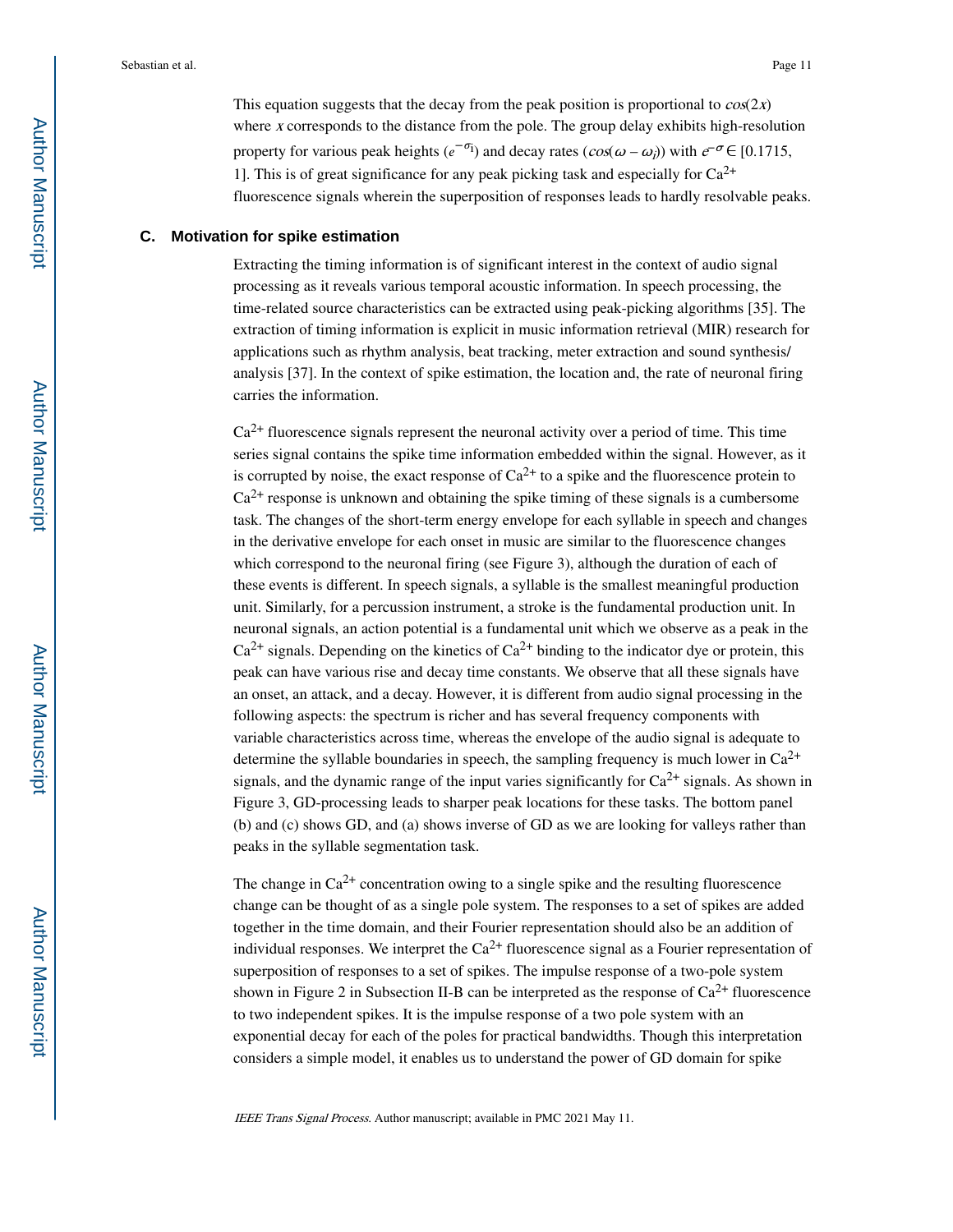estimation task. It should be noted that we use model only for estimating the indicator bandwidths and thereby interpreting the  $Ca^{2+}$  signals as a one-sided magnitude spectrum.

# **III. Group Delay for spike estimation**

We propose a non-model-based signal processing algorithm for spike estimation from Ca<sup>2+</sup> fluorescence signals. The approach relies on the ability of the GD function to resolve closely-spaced spikes. The fluorescence signal is considered as the positive frequency half of the magnitude spectrum. This assumption of  $Ca^{2+}$  signals makes it similar to a formant structure in speech signal with a centre frequency and bandwidth. This is justified by (a) the correspondence between the  $Ca^{2+}$  decay and practical single pole bandwidth and, (b) the feasibility of group delay-based smoothing on this magnitude spectrum. Minimum-phase group delay representation not only amplifies the sharp and tiny fluorescence changes but also restricts the peaks for large fluorescence changes. Since we interpret the  $Ca^{2+}$ fluorescence signal as a magnitude spectrum representation of the addition of responses to several spikes, the fluorescence decay time-constant should be in a resolvable range in the frequency domain. In this Section, we consider different time constants for the decay and show that group delay analysis indeed provides a high resolving capability.

The decay of  $Ca^{2+}$  concentration with respect to time after the occurrence of a spike is exponential in nature. This is modelled in [11] as:

$$
c_t = e^{-\Delta t/\tau} c_{t-1} + n_t
$$
\n(36)

where,  $n_t$  is the number of spikes between time  $t-1$  and t. The exponential decay of Ca<sup>2+</sup> concentration depends on the time constant  $\tau$  of the indicator being used. The fluorescence change owing to the change in  $Ca^{2+}$  concentration is modelled as a non-linear function of  $Ca^{2+}$  concentration  $c_t$ . Hence, the fluorescence change ( $\Delta F$ ) will be slower than the corresponding Ca<sup>2+</sup> concentration change. The  $\Delta F$  thus has a larger time constant than the  $Ca<sup>2+</sup>$  decaying time constant. Table I gives the time constants for each of the indicators as obtained from manual calibration (Supplementary material from [11]) and their corresponding bandwidths in the frequency domain.

The value of  $e^{-\sigma}$  denotes closeness of the pole to the unit circle and is inversely proportional to the bandwidth. The  $e^{-\sigma}$  value obtained for the fastest indicator is 0.268. The bandwidth of a pole location  $e^{-\sigma t j\omega}$  is obtained by its correspondence with the decaying exponential. This suggests that the decay rate for any of the indicators is no more than  $0.76 \pm 0.17 s$ . GD processing will work provided the GD function has a better resolution for corresponding bandwidths. In single pole analysis (Section II), it was observed that the high-resolution property holds good when  $e^{-\sigma} \in [N - 1/N + 1, 1]$  [24]. For practical bandwidth considerations (3 dB),  $e^{-\sigma} \in [0.1715, 1]$ . In the context of the indicators, it can be seen that the bandwidth lies in the interval  $[0.26, 0.59]$ , a subset of the interval obtained in [24]. Hence, we can consider the input signal as the magnitude spectrum and the application of GD processing is justified. Using decay rate as bandwidth, spectra of resonances corresponding to each of these indicators is plotted in Figure 4.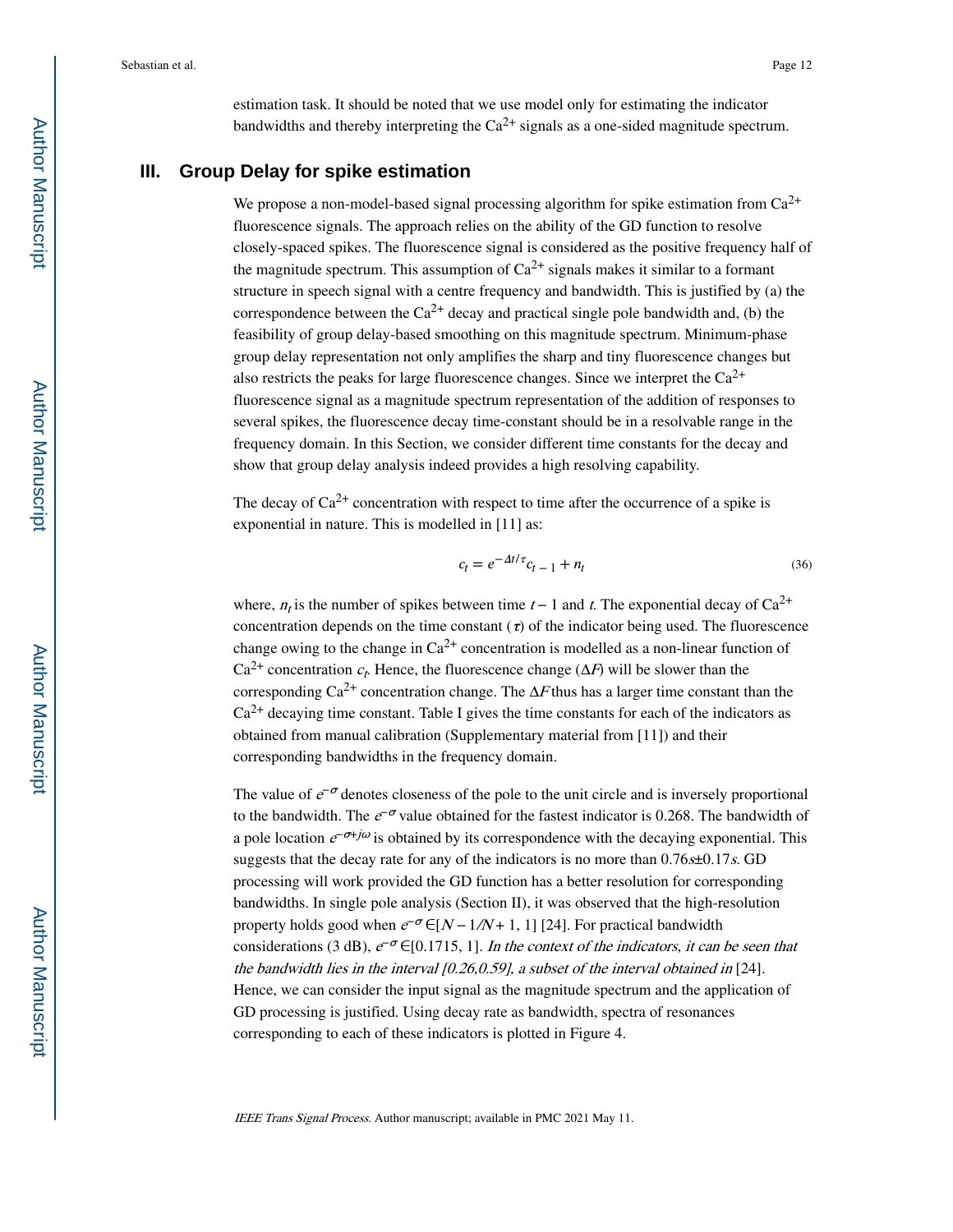When a neuron is in an excited state, a spike is observed. The response of an indicator bonded with  $Ca^{2+}$  ions to a spike can be thought of as a convolution of an impulse with the indicator. The observed  $Ca^{2+}$  fluorescence at a neuron can be interpreted as the superposition of response of the indicator to a train of impulses. Figure 5 shows a synthetic  $Ca^{2+}$  signal obtained as the convolution of impulse train and impulse response of the  $Ca^{2+}$ concentration (36). Here, we consider a simple exponential model with zero rise time (onset and attack at the same temporal position) for the impulse response of calcium concentration. For each of the spike positions, the corresponding bandwidth representation ( $e^{-\sigma}$  = 0.90) is lower than the maximum allowable bandwidth ( $e^{-\sigma}$  = 0.17) in the magnitude spectrum which makes the GD analysis feasible. The bottom panel shows the corresponding GD representation which is sharper than the magnitude spectrum. This interpretation considers the nature of group delay response to an ideal condition, not considering the baseline variations or noise. Nevertheless, it is effective as the aim of this observation is to interpret GD processing for spike estimation. The bandwidth interpretation is valid for indicators with non-zero rise times as well since the  $Ca^{2+}$  fluorescence signal is modelled as a magnitude spectrum.

Figure 6 shows the block diagram of the proposed approach. The  $Ca^{2+}$  signal which encodes the spike information is the input to the algorithm. We consider the signal as a magnitude spectrum, since it is a positive function and the decay rate matches with the required bandwidths for group delay-based smoothing operation. A minimum-phase equivalent GD function is then obtained for this magnitude spectrum [28] by taking the causal portion of the inverse Fourier transform of the  $Ca<sup>2+</sup>$  signal, after making it symmetric with respect to the magnitude axis. It is observed that the location of the spikes is characterised by a transition from positive to negative. A triangulation step is performed to make these peaks positive. Mid-point of every high-to-low change of the signal in the group delay domain is considered as a peak and the saddle points (where the first order difference is zero) are considered as the zero positions, as shown in Figure 7. These positions are connected to form isosceles triangles of various heights. The red boxes indicate the transition and the corresponding isosceles triangle. It should be noted that no threshold is needed to get this spike information.

# **A. Algorithm**

As stated in II, the group delay-based processing step does not use any domain information and is a filtering step to enhance the peaks of the  $Ca^{2+}$  signal. Most algorithms in the literature process the fluorescence signal to obtain a signal in which the spike locations are enhanced. In our algorithm, the signal is considered as a spectral signal. Hence, it is regarded as the one-sided magnitude spectrum of a hypothetical signal (Figure 8(a)). This assumption is valid not only as the decay range falls in the practical bandwidth for high resolving capability, but also as the hypothetical signal is minimum-phase which makes group delay processing feasible. The group delay signal is obtained using (2) (Figure 8(b)). This signal has information about the spike position. This is refined using triangle approximation step to obtain the detection function (Figure 8(c)). This detection function is similar to the spiking probabilities or spiking information.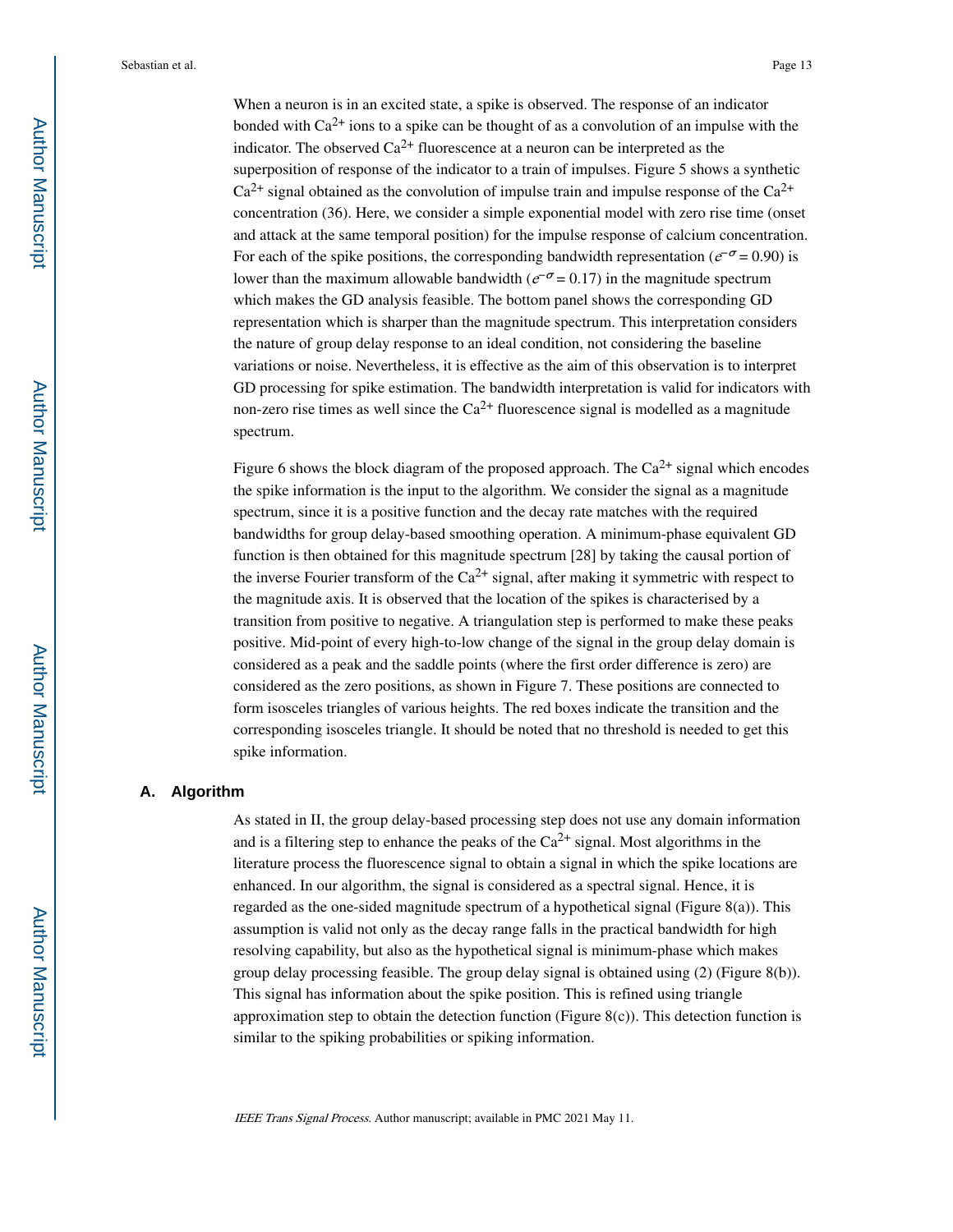|  |  |  | <b>Algorithm 1 GDspike Algorithm</b> |
|--|--|--|--------------------------------------|
|--|--|--|--------------------------------------|

**Input:** Ca<sup>2+</sup> Fluorescence signal  $C[n]$ .

**Output:** Spike information signal Sp[n].

1: Consider the fluorescence signal,  $C[n]$  = positive side of absolute of  $(ET\{h[n]\})$ .

2: Calculate the hypothetical signal,  $h[n] = F^{-1}(C[n] + C[-n])$ .

3: Take  $h[n]$ ,  $n > 0$ . This is limited by window scale factor (WSF), an empirical parameter<sup>1</sup>.

 $h_1[n] = \left(\frac{length(h[n])}{W S F}\right).$ 

4: Compute group delay,  $GD[n]$  = Group delay of minimum-phase signal,  $h_1[n]$  using Equation 2.

5: Triangulation step: Find the zero crossing positions i in  $GD'$  [n] ( $\forall i \in \mathbb{N}$ ) and compute

 $Sp$ 2  $= abs(G D[i] - G D[i + 1])$  and  $Sp[i] = 0, \forall i$ .

#### **B. GDspike as a post-processing algorithm**

As GD is actually agnostic to the signal, it can be used as a post-processing step in the existing algorithms with spike information as the output. These signals are less-noisy in nature and are correlated more with the actual spike train than the fluorescence signal. Use of GD to post-process these signals enables sharper spike locations at the output. We show that the GDspike also can be used as a post-processing step for the best performing signalprocessing method (in spikefinder challenge [16]) for OGB data: MLspike, resulting in better spike detection. GDspike performs consistently well for GCaMP indicator-based fluorescence signals. The GD based post-processing step is therefore not required for these datasets (Sl No. 1–5 in Table II). GDspike is applied as a post-processing method on the MLspike algorithm for the OGB datasets. The enhanced spike signal obtained using MLSpike is used as the input for GDSpike. Given the property of GDSpike, the peaks are further sharpened leading to more accurate spike locations.

# **IV. Experimental Evaluation**

#### **A. Data collection procedure**

The datasets for experimentation are obtained both from publicly available datasets and from the authors of MLspike. The procedure for collection of the fluorescence signals uses twophoton imaging technique. Cells are labelled either with a virus carrying a genetically encoded calcium indicator (GECI) or with a calcium indicator dye such as Oregon Green Bapta (OGB) injected into the cortex. The calcium sensor enables neurons to show fluorescence changes, due to variations in calcium concentration with each action potential. The fluorescence change is captured, and a sequence of images consisting of a population of neurons is obtained. This is reported in detail in [11]. The experiments are repeated across trials. Electrophysiology recordings are performed simultaneously to obtain the ground truth for evaluating the performance. Different scanning methods lead to various sampling rates of the  $Ca^{2+}$  fluorescence imaging. Data is acquired using either acousto-optic or galvanometric

<sup>&</sup>lt;sup>1</sup>Uniformly across various domains, it has been observed that a WSF of 4 works

IEEE Trans Signal Process. Author manuscript; available in PMC 2021 May 11.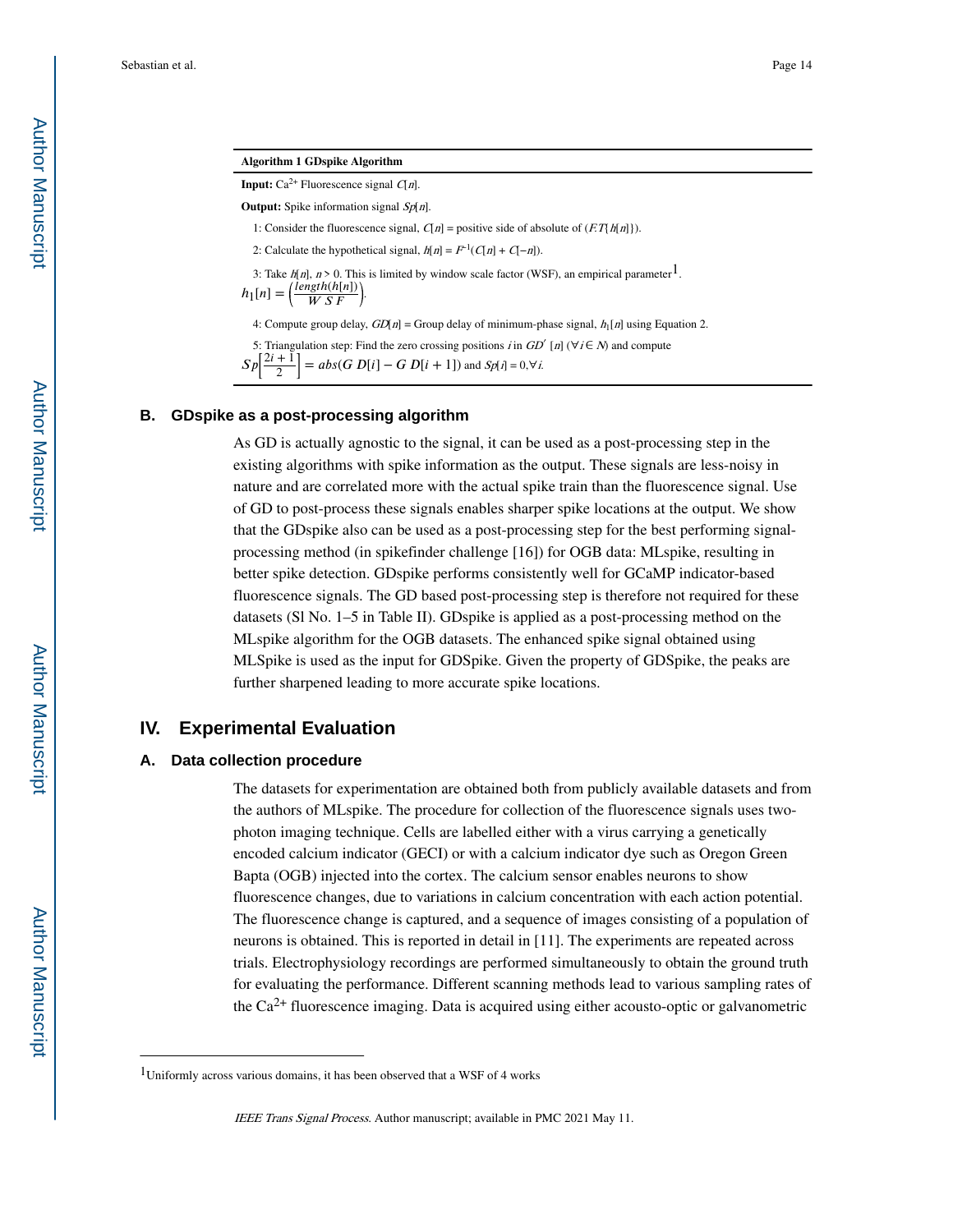scanning methods. The dataset includes multiple brain areas (visual cortex, hippocampus, and barrel cortex) and different species of animals (rats and mice).

#### **B. Datasets used**

A publicly available dataset<sup>2</sup> contributed by Svoboda lab, at Janelia Research Campus [8, 38, 39] and four other datasets [11] were used to evaluate GDspike. The spikefinder challenge [16] had some of these GCaMP and OGB datasets. Spike finder challenge signals were pre-processed to remove linear trends. We use the raw, unprocessed signals for our analysis. The dataset we use is a larger dataset as compared to the spikefinder evaluation dataset. The datasets 1–5 (Table II) are identical to the ones optionally used for training in the spikefinder contest, though without preprocessing. The datasets are chosen such that they correspond to different areas of the brain, different experimental setup and, fluorescence colours. In total, we have considered nine test datasets. The details of the datasets are given in Table II. The datasets 1–5 and 9 in Table II are collected from the neurons of in vivo mice visual cortex and use GECI proteins. Other datasets are collected using OGB indicators (Sl No. 6–8 in Table II) and also include mouse *invitro* and *awake* setup. The ground truth is recorded at a very high sampling rate  $\simeq 10$  kHz compared to the slowly varying Ca<sup>2+</sup> fluorescence signal which is recorded at a sampling rate, ranging from 15 Hz to 100 Hz via two-photon imaging. Following the protocol used in spikefinder challenge [16], the signals are re-sampled to a uniform sampling frequency of 100 Hz and the evaluations are performed at 25 Hz (equivalent to a bin width of 40 ms) on the spike information signal.

#### **C. Algorithms considered for comparison**

The algorithms used for comparison vary from supervised [15], models based on physiology [11] and de-convolution-based [14] approaches. The objective of this work is the proposal of a real-time signal processing based approach. The comparison is therefore made with the most popular algorithm (Vogelstein), best signal processing (MLspike) and, the baseline (STM) algorithms of spikefinder challenge [16]. Supervised baseline method (STM) uses Poisson distribution for modelling the spike information whereas MLspike uses a biophysical model consisting of a noise and baseline fluorescence modelling to estimate the most likely spike train. We used the original version of the algorithm presented in [11]. The Vogelstein de-convolution algorithm is a popular signal processing algorithm for spike estimation. It has been shown in [15] that the STM method outperforms other methods such as Peeling [3], Sequential Monte-Carlo [5], constrained de-convolution [40], and other algorithms used for comparison in [15].

#### **D. Evaluation Metrics**

**1) Correlation:** Correlation measures the similarity of the two signals by considering the overall shape of the spike information signal. It is a commonly used evaluation measure [11, 15] and the primary evaluation measure used in the spikefinder challenge. In this metric, between every sample of the original and the estimated spike information, the Pearson correlation coefficient is calculated. We use 40 ms as the bin-width for obtaining the

<sup>2</sup>http://crcns.org

IEEE Trans Signal Process. Author manuscript; available in PMC 2021 May 11.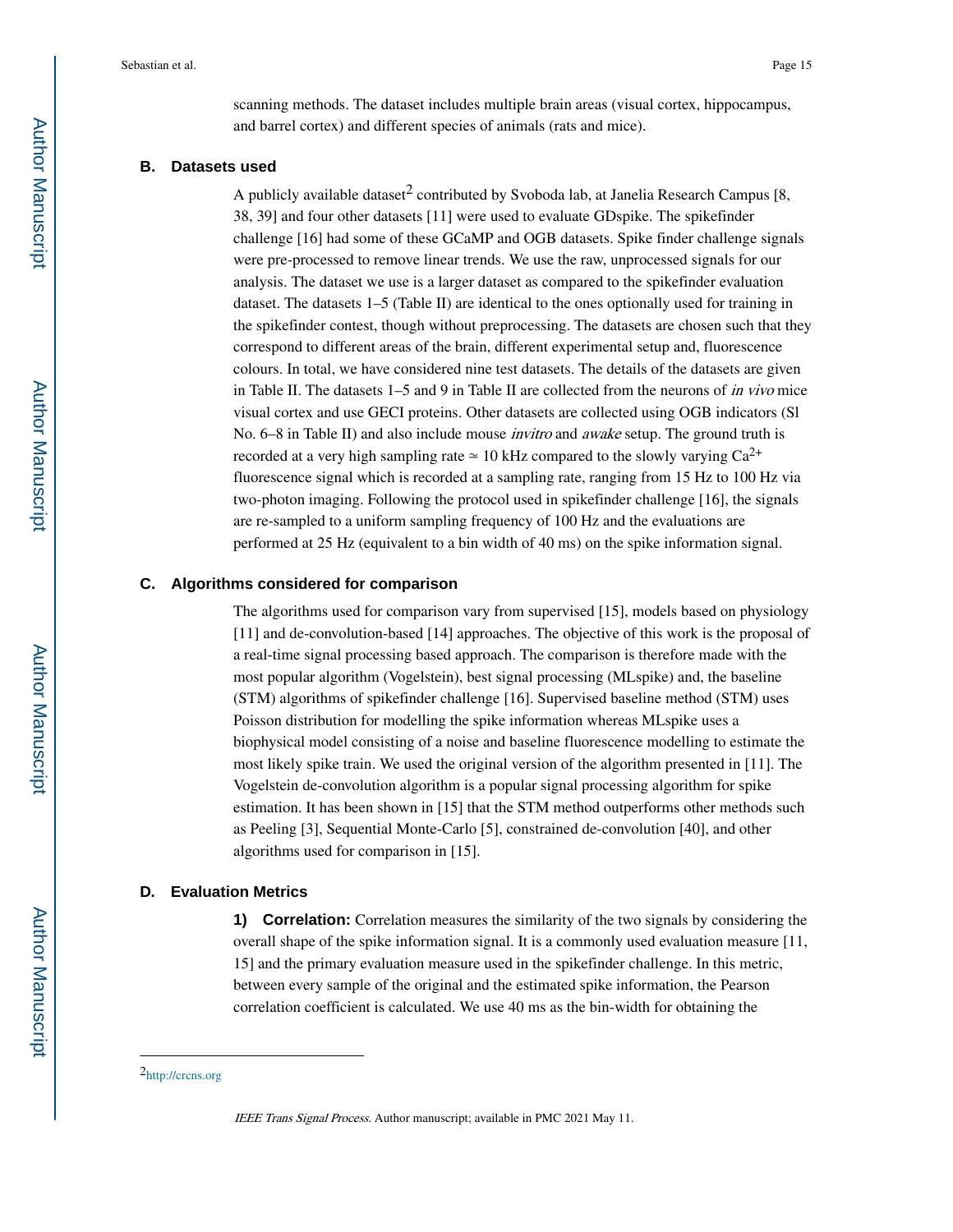correlation following the standard framework [11, 15, 16]. Correlation can not lead to an interpretation of spike rates or counts [15], we therefore include other measures as well.

**2) Area Under the ROC Curve (AUC):** The AUC is the area covered between the true positive rate (TPR) and the false positive rate (FPR) in a Receiver Operating Characteristic (ROC) and is also used as a measure in spikefinder challenge [16]. The area is obtained by changing the threshold of the spike information signal for selecting the appropriate threshold or operating point. AUC is a measure of how well a parameter can distinguish between positive and negative instances. AUC is not a good measure for methods that directly result in the binary spike train. We use the signal obtained after triangulation step as the spike information for computing the AUC. We compute AUC at 40 ms bin width (equivalent to 25Hz).

**3) F-measure:** The harmonic mean of sensitivity and precision is called F-measure. Precision is the measure of relevance of the selected spikes. Sensitivity is the fraction of true spike positions detected. For this measure, the input needs to be in the discrete format. For computing the F-measure, the output is converted to discrete spikes by thresholding the spike information signal. We calculate F-measure between every sample (at 10ms bin width) based on the protocol used in [15]. The distance between the predicted spikes and the ground truth is computed using a dynamic programming algorithm [41] which penalises the distance for insertions, deletions, and shifts of spikes [11]. Hence, this F-measure is a measure of the exactness of the spike with respect to the ground truth at a high-resolution (100 Hz). We use the discrete output of MLspike algorithm for calculating this measure. For Vogelstein and STM, an optimum global threshold is experimentally chosen for the given datasets. Since these algorithms were designed to generate spike information, we report the results on the best-possible threshold values. For GDspike, we threshold the signal at a global value computed based on mean and standard deviation of the spike information signal averaged over all datasets (*not* the best possible threshold), although GDspike is also an algorithm designed to generate the spike information. This threshold is used for comparison with the baselines. We also compute the F-measure using dataset-wise thresholds, (a) dataset-wise 1: by 3-fold cross-validation on 60% of each dataset to determine the threshold (Mean +  $X \times$  Standard Deviation) and then testing on held out data (40%) and (b) *dataset*wise 2: by using 20% of the data to determine the threshold (with maximum F-measure) and testing on 80% of the data (averaged over 5 random sets).

#### **E. Results and Analysis**

Table III shows the average performance of GDspike in comparison with the baselines. It outperforms Vogelstein algorithm for all of the evaluation metrics. It also has second best average AUC. It has better correlation & AUC than MLspike. MLspike had the best correlation in spikefinder challenge. This might be because of (a) using the a-posteriori probabilities rather than maximum-a-posteriori spike trains and (b) 5 or 6 parameter tweaking based on the training datasets (supplementary material of [16]). This provided better results than auto-calibration, but the parameters need to be tuned for each training dataset, in the similar lines of [4]. The correlation of spike information with the ground truth is limited by the nature of the continuous output in both GDspike and MLspike. Our "de-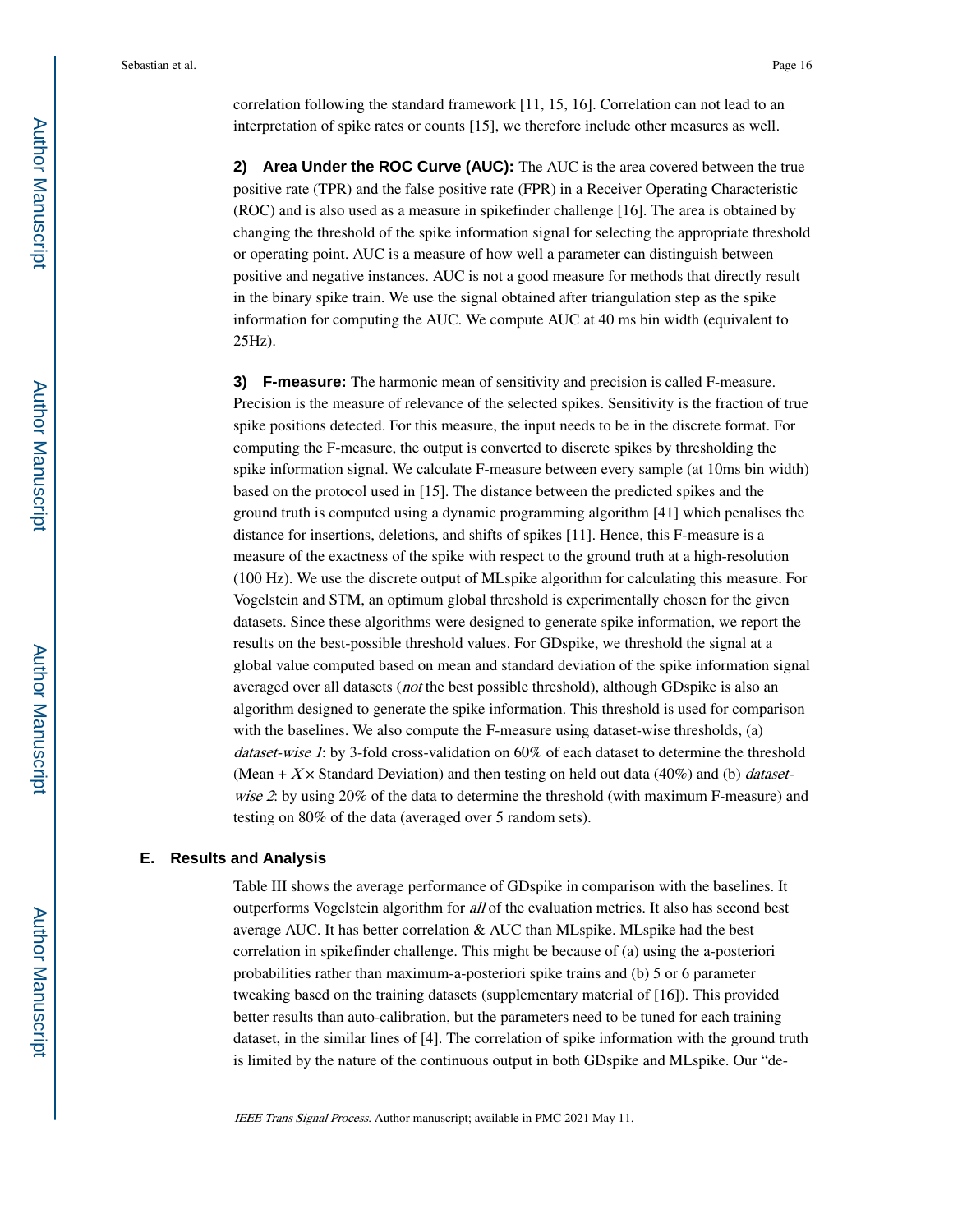convolved-trace" is the triangulation output. The peak values of triangulation output are well-suited to estimate a discrete spike train as the AUC measure suggests. However, the shape is very different from the sharp spiking probabilities and this makes the correlation worse for GDspike. The authors of MLspike also state that its "estimation accuracy is ranked inferior to that of the other algorithms when quantified using correlation". The average correlation between discrete spike train and ground truth is observed to be 0.349 for MLspike and 0.262 for GDspike, suggesting that the discrete spike train is important for these algorithms. It should be noted that as we are not modelling the spiking process and the time delay between the spike occurrence, the corresponding fluorescence change [38] is not captured in the GDspike algorithm. This delay is not very relevant for GENIE dataset [4].

Both the Vogelstein and STM (test) runs in linear time. GDspike requires  $O(n \log n)$  owing to the computation of Fourier transforms. MLspike takes  $O(nlog n)$  for dynamic programming and additional time for auto-calibration of three parameters. The run-time (in hh:mm:ss) for all the 9 datasets on an Intel(R) Core(TM) i7–4930K CPU @ 3.40GHz machine is 00:03:26 for Vogelstein, 00:02:30 for STM (*testing time*), 00:04:34 for GDspike whereas it is 01:00:54 for MLspike. Hence, GDspike is 13 times faster than MLspike. This huge variation for MLspike is due to the auto-calibration of parameters. The calibration also requires sufficient number of isolated spikes and becomes less accurate at high spiking rates (supplementary material- [11]).

Table VI shows the result obtained by GDspike on various datasets (averaged over all the trials and cells). The F-measure and correlation are better for GCaMP6s, GCaMP6f and GCaMP5k indicators which are slowly varying and, less-noisy, hinting that the spike information is easier to threshold. Figure 11 shows the Area Under  $ROC<sup>3</sup>$ . AUC measure is consistent across the datasets. Figure 9 shows the spike information obtained by GDspike and baseline algorithm on representative examples with GECI and OGB indicators. Datasetwise F-measure for each algorithm is shown in Figure 10(**Left**). The minimum F-measure obtained is higher for MLspike and GDspike in comparison with Vogelstein and STM. The F-measure for GDspike is not computed on the optimal threshold, rather on a simple rulebased global threshold obtained by computing the mean and standard deviation. The datasetwise thresholding (shown as dataset-wise 1 and dataset-wise 2 in Table IV and discussed in Subsection IV-D) provides an improved F-measure. However, to have an unbiased comparison, the discrete spikes obtained using the global threshold is used for comparison with optimally-thresholded baselines.

Figure 10(**Right**) shows the correlation measure. STM has the best correlation measure and GDspike has the second best. The correlation measure of GDspike and MLspike becomes better when it is calculated on the discrete spike train. Thus the spike information signal is less-representative of the actual estimation ability of these algorithms. It is important to note that GDspike does not require complex modelling of baseline fluctuations and noise to perform the spike prediction. STM method seems to provide the best results on average, though not consistent across the datasets. The STM approach performs well on the datasets similar to the training dataset but suffers when a different dataset to the training set is used

<sup>3</sup>Source code, dataset-wise ROC and examples at: https://sites.google.com/site/groupdelayspike

IEEE Trans Signal Process. Author manuscript; available in PMC 2021 May 11.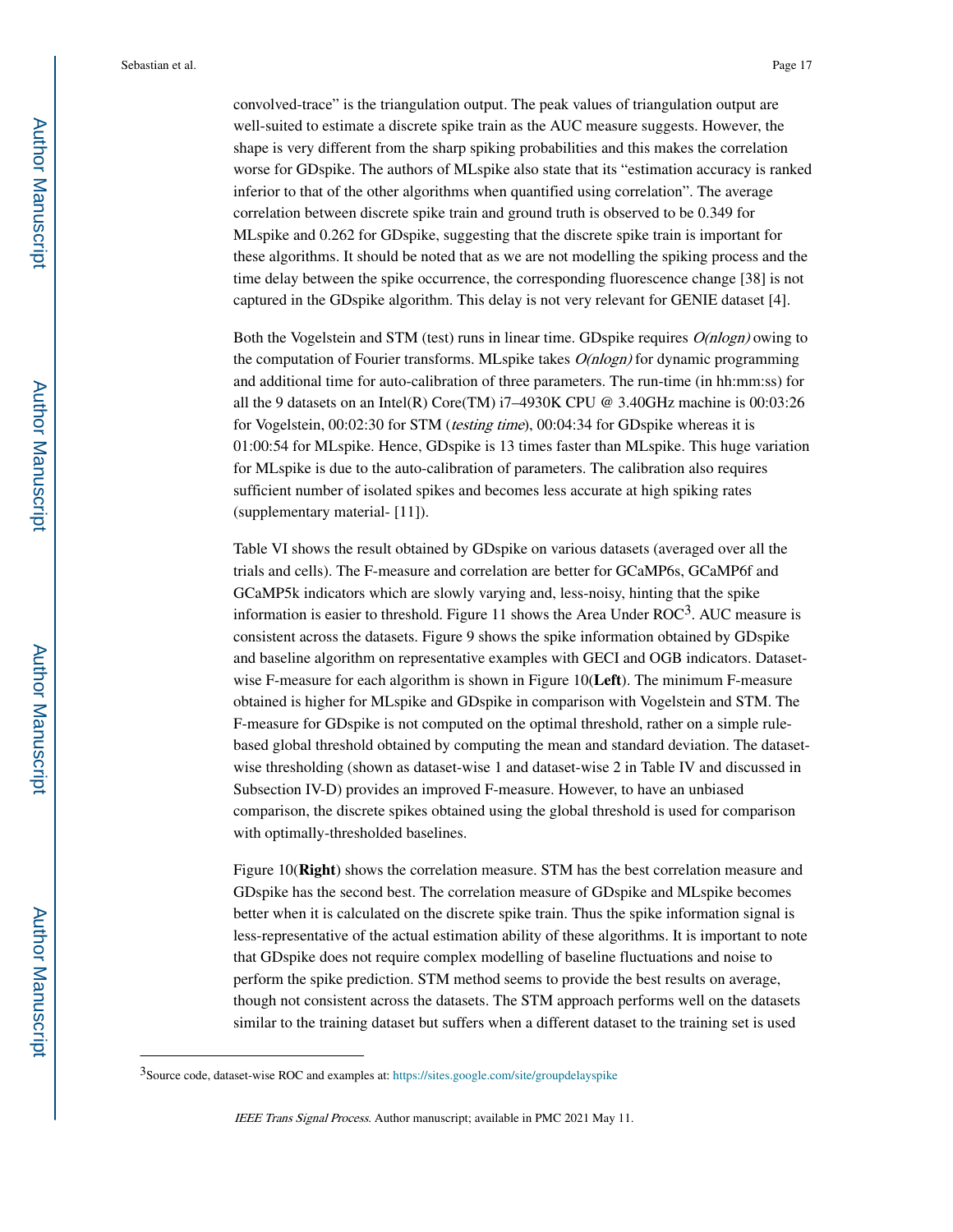for evaluation (dataset 4 and 5 in Table II). OGB indicator captures the relative fluorescence amplitude change with respect to most of the spikes (unless they occur in bursts) as they are faster. GDspike detects most of these spikes. However, it suffers from lower recall owing to false alarms for the OGB examples where the fluorescence signal is very noisy. This makes GDspike inferior to MLspike and STM for noisy OGB examples. Hence we use GDspike as a post-processing step, not as a stand-alone algorithm, for OGB data.

Table VII presents the results of the experiments in which GDspike is used as a postprocessing step on the spiking probabilities obtained using MLspike. Observe that there is an improvement in performance on most of the metrics. MLspike modelling results in denoised  $Ca^{2+}$  traces and GD enhances the resolution of the peaks. The combined approach makes use of the ability of MLspike to detect the precise locations and the ability of group delay to convert it to a more resolved shape. This results in larger correlation and AUC measures. Figure 9(b) shows this improvement on an example OGB signal. Applying a single threshold on the triangulation output is not optimal and results in a reduced F-measure compared to MLspike in some cases.

On the contrary to speech/audio applications, in spike estimation, the errors are caused by the calibration errors of the receiver and the noise which is inside the measured fluorescence signal itself. To validate the performance of GD based processing under various noise conditions, an experiment similar to the one shown in [28] can be performed. Since the possible noise at the receiver is limited to Gaussian, we mix the fluorescence signal with white noise at ratios varying from −10 to +10 dB and report the results. We have not considered synthetic signals for performing the experiments because the proposed approach is not a model based approach, and the simulation results are usually much different than the actual experimental measures [15].

It is observed that the performance degrades gracefully with the addition of white noise. Analogue correlation is affected by noise, probably because of the interference in sample values are directly reflected in linear correlation value. Other performance measures are not much affected and the degradation with respect to SNR is not very significant.

Our experimental evaluation considered multiple evaluation measures, different sampling rates of inputs, various brain regions, mouse conditions, indicators and, fluorescence colours. The proposed approach is better than Vogelstein with similar computational complexity (same  $O(·)$ ). It is inferior to MLspike on the discrete spike train and superior on the spike information signal, with lesser time complexity. GDspike is agnostic to the signal and can be run in an online fashion.

# **V. Conclusions**

A signal processing technique for spike estimation which is agnostic to the signal is presented. The properties of GD function relevant to this task are analysed by modelling the  $Ca<sup>2+</sup>$  traces using a simple all-pole model. An interpretation of group delay-based signal processing on  $Ca^{2+}$  fluorescence signals is presented in terms of bandwidth considerations and minimum-phase processing. GDspike is evaluated on a set of nine datasets and is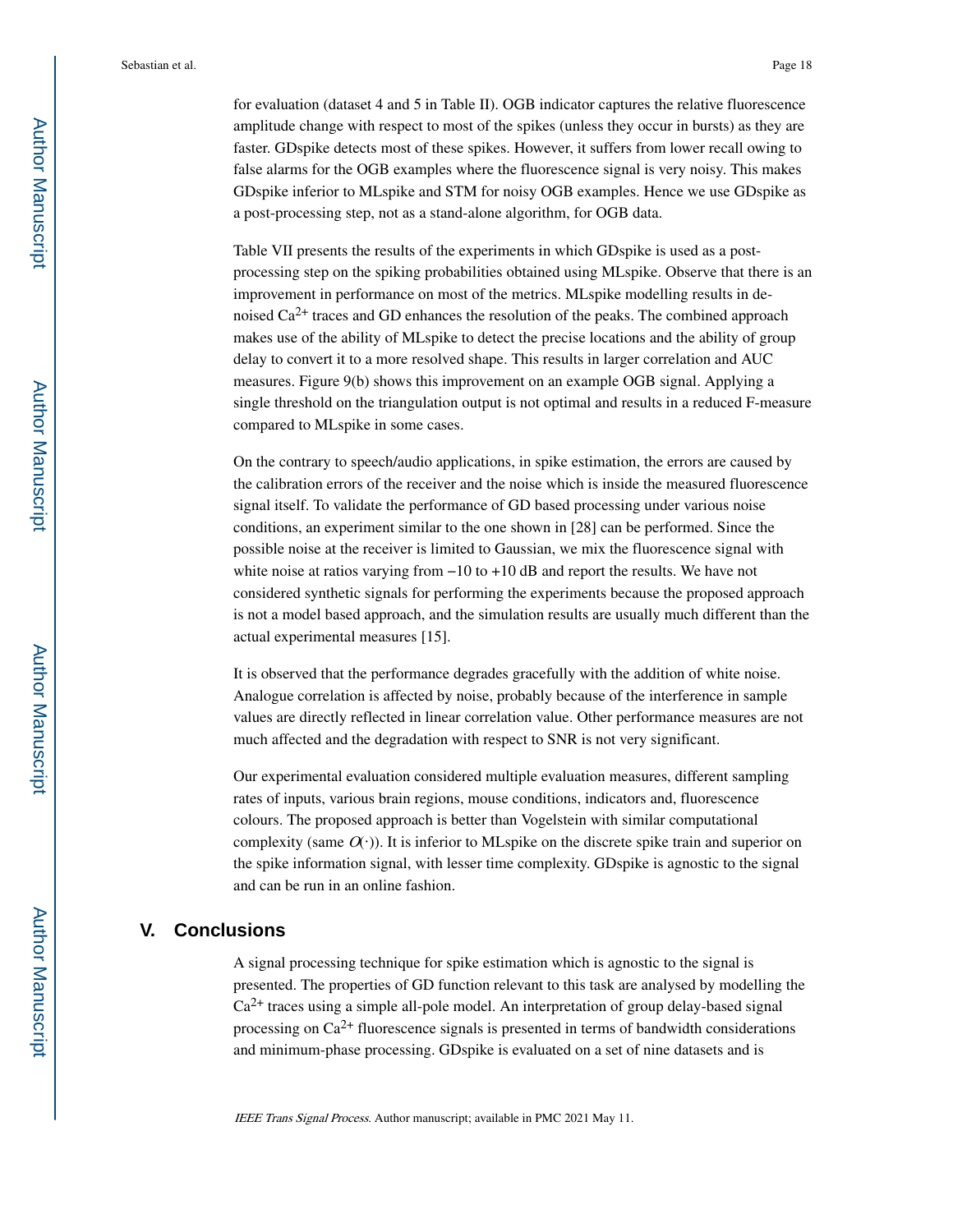compared to three main techniques in the literature in terms of AUC, correlation and Fmeasure. The proposed approach outperforms Vogelstein de-convolution algorithm for all of the performance measures. It has better AUC and is much faster than the MLspike algorithm. In the future, the authors would like to exploit the group delay function as a feature for training the machine learning models for spike estimation.

# **Acknowledgement**

We would like to thank the authors of the MLspike [11] for sharing their data. We also thank the Centre for Computational Brain Research (CCBR), IIT Madras for enabling the collaboration between Sur Lab, Massachusetts Institute of Technology and IIT Madras.

# **References**

- [1]. Stosiek C, Garaschuk O, Holthoff K, and Konnerth A, "In vivo two-photon calcium imaging of neuronal networks," Proceedings of the National Academy of Sciences, vol. 100, no. 12, pp. 7319–7324, 2003.
- [2]. Cotton RJ, Froudarakis E, Storer P, Saggau P, and Tolias AS, "Three-dimensional mapping of microcircuit correlation structure," Frontiers in neural circuits, vol. 7, p. 151, 2013. [PubMed: 24133414]
- [3]. Grewe BF, Langer D, Kasper H, Kampa BM, and Helmchen F, "High-speed in vivo calcium imaging reveals neuronal network activity with near-millisecond precision," Nature methods, vol. 7, no. 5, p. 399, 2010. [PubMed: 20400966]
- [4]. Pachitariu M, Stringer C, and Harris KD, "Robustness of spike deconvolution for neuronal calcium imaging," Journal of Neuroscience, vol. 38, no. 37, pp. 7976–7985, 2018. [PubMed: 30082416]
- [5]. Vogelstein JT, Watson BO, Packer AM, Yuste R, Jedynak B, and Paninski L, "Spike inference from calcium imaging using sequential monte carlo methods," Biophysical journal, vol. 97, no. 2, pp. 636–655, 2009. [PubMed: 19619479]
- [6]. Chen T-W et al., "Ultrasensitive fluorescent proteins for imaging neuronal activity," Nature, vol. 499, no. 7458, pp. 295–300, 2013. [PubMed: 23868258]
- [7]. Wilt BA, Fitzgerald JE, and Schnitzer MJ, "Photon shot noise limits on optical detection of neuronal spikes and estimation of spike timing," Biophysical journal, vol. 104, no. 1, pp. 51–62, 2013. [PubMed: 23332058]
- [8]. Akerboom J et al., "Optimization of a GCaMP calcium indicator for neural activity imaging," The Journal of neuroscience, vol. 32, no. 40, pp. 13 819–13 840, 2012.
- [9]. Shanmugam SA and Murthy HA, "Group delay based phone segmentation for HTS," in National Conference on Communications (NCC), Kanpur, India, Feb. 2014.
- [10]. Kumar M, Sebastian J, and Murthy HA, "Musical onset detection on carnatic percussion instruments," in Communications (NCC), 2015 Twenty First National Conference on. IEEE, 2015, pp. 1–6.
- [11]. Deneux T et al., "Accurate spike estimation from noisy calcium signals for ultrafast threedimensional imaging of large neuronal populations in vivo," Nature Communications, vol. 7, no. July, p. 12190, 2016. [Online]. Available: http://www.nature.com/doifinder/10.1038/ ncomms12190
- [12]. Greenberg DS, Houweling AR, and Kerr JN, "Population imaging of ongoing neuronal activity in the visual cortex of awake rats," Nature neuroscience, vol. 11, no. 7, pp. 749–751, 2008. [PubMed: 18552841]
- [13]. Pnevmatikakis EA, Merel J, Pakman A, and Paninski L, "Bayesian spike inference from calcium imaging data," in 2013 Asilomar Conference on Signals, Systems and Computers. IEEE, 2013, pp. 349–353.
- [14]. Vogelstein JT, Packer AM, Machado TA, Sippy T, Babadi B, Yuste R, and Paninski L, "Fast nonnegative deconvolution for spike train inference from population calcium imaging," Journal of neurophysiology, vol. 104, no. 6, pp. 3691–3704, 2010. [PubMed: 20554834]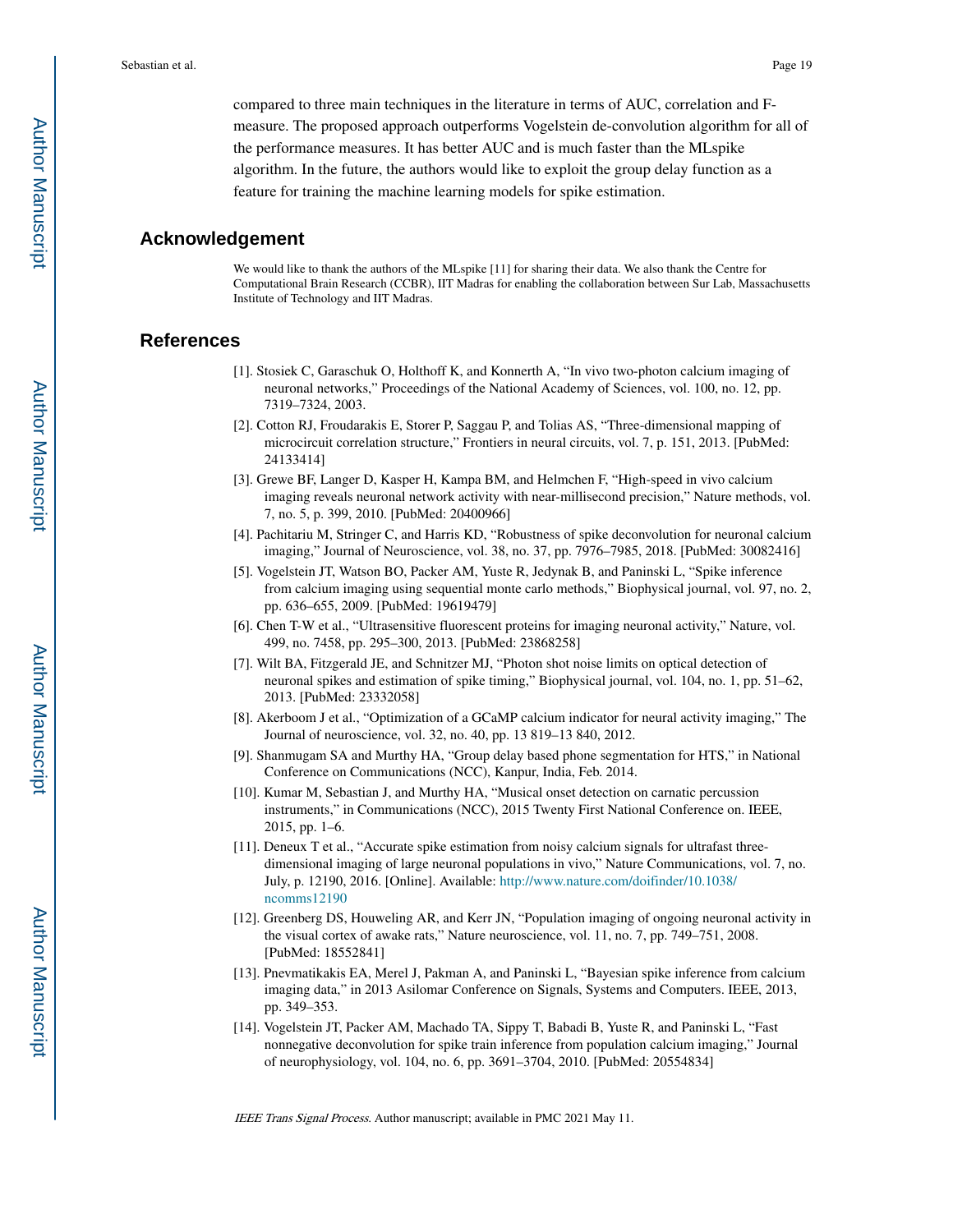- [15]. Theis L, Berens P, Froudarakis E, Reimer J, Román Rosón M, Baden T, Euler T, Tolias AS, and Bethge M, "Benchmarking Spike Rate Inference in Population Calcium Imaging." Neuron, vol. 90, no. 3, pp. 471–82, 2016. [Online]. Available: [PubMed: 27151639]
- [16]. Berens P, Freeman J, Deneux T, Chenkov N, McColgan T, Speiser A, Macke JH, Turaga SC, Mineault P, Rupprecht P et al., "Community-based benchmarking improves spike rate inference from two-photon calcium imaging data," PLoS computational biology, vol. 14, no. 5, p. e1006157, 2018. [PubMed: 29782491]
- [17]. Pachitariu M, Stringer C, Schröder S, Dipoppa M, Rossi LF, Carandini M, and Harris KD, "Suite2p: beyond 10,000 neurons with standard two-photon microscopy," Biorxiv, p. 061507, 2016.
- [18]. Speiser A, Yan J, Archer EW, Buesing L, Turaga SC, and Macke JH, "Fast amortized inference of neural activity from calcium imaging data with variational autoencoders," in Advances in Neural Information Processing Systems, 2017, pp. 4024–4034.
- [19]. Theis L, Chagas AM, Arnstein D, Schwarz C, and Bethge M, "Beyond GLMs: A Generative Mixture Modeling Approach to Neural System Identification," PLoS Computational Biology, vol. 9, no. 11, p. e1003356, 2013. [PubMed: 24278006]
- [20]. Sebastian J, Sreekar Y, Rikhye RV, Sur M, Murthy HA et al., "Gdspike: An accurate spike estimation algorithm from noisy calcium fluorescence signals," in Acoustics, Speech and Signal Processing (ICASSP), 2017 IEEE International Conference on. IEEE, 2017, pp. 1043–1047.
- [21]. Hegde RM, Murthy HA, and Gadde VRR, "Significance of the modified group delay features in speech recognition," IEEE International Transactions on Audio,Speech and Language Processing, vol. 15, pp. 190–202, 1 2007.
- [22]. Murthy HA and Yegnanarayana B, "Group delay functions and its application to speech processing," Sadhana, vol. 36, no. 5, pp. 745–782, 11 2011.
- [23]. Yegnanarayana B, "Formant extraction from linear prediction phase spectra," Acoustical Society of America, vol. 63, pp. 1638–1640, 1979.
- [24]. Sebastian J, Kumar M, and Murthy HA, "An analysis of the high resolution property of group delay function with applications to audio signal processing," Speech Communication, pp. 42–53, 2016.
- [25]. Mowlaee P, Saeidi R, and Stylianou Y, "Advances in phase-aware signal processing in speech communication," Speech Communication, vol. 81, pp. 1–29, 2016.
- [26]. Shanmugam SA and Murthy H, "A hybrid approach to segmentation of speech using group delay processing and HMM based embedded reestimation," in Fifteenth Annual Conference of the International Speech Communication Association, 2014.
- [27]. Wu Z, Siong CE, and Li H, "Detecting converted speech and natural speech for anti-spoofing attack in speaker recognition." in INTERSPEECH, 2012, pp. 1700–1703.
- [28]. Yegnanarayana B and Murthy HA, "Significance of group delay functions in spectrum estimation," IEEE Trans. Signal Processing, vol. 40, no. 9, pp. 2281–2289, 9 1992.
- [29]. Sebastian J and Murthy HA, "Group delay based music source separation using deep recurrent neural networks," in International Conference on Signal Processing and Communications (SPCOM). IEEE, 2016, pp. 1–6.
- [30]. Kay SM, Modern Spectrum Estimation: Theory and Applications. Englewood Cliffs, New Jersey: Prentice Hall, 1990.
- [31]. Yegnanarayana B, Murthy HA, and Ramachandran VR, "Processing of noisy speech using modified group delay functions," ICASSP, pp. pp.945–948, 5 1991.
- [32]. Bozkurt B, Couvreur L, and Dutoit T, "Chirp group delay analysis of speech signals," Speech Communication, vol. 49, no. 3, pp. 159–176, 3 2007.
- [33]. Wu Z, Evans N, Kinnunen T, Yamagishi J, Alegre F, and Li H, "Spoofing and countermeasures for speaker verification: A survey," Speech Communication, vol. 66, pp. 130–153, 2015.
- [34]. Hegde RM, Murthy H, Gadde VRR et al., "Significance of the modified group delay feature in speech recognition," Audio, Speech, and Language Processing, IEEE Transactions on, vol. 15, pp. 190–202, 2007.
- [35]. Rajan R and Murthy HA, "Melodic pitch extraction from music signals using modified group delay functions," in Communications (NCC), 2013 National Conference on, 2 2013, pp. 1–5.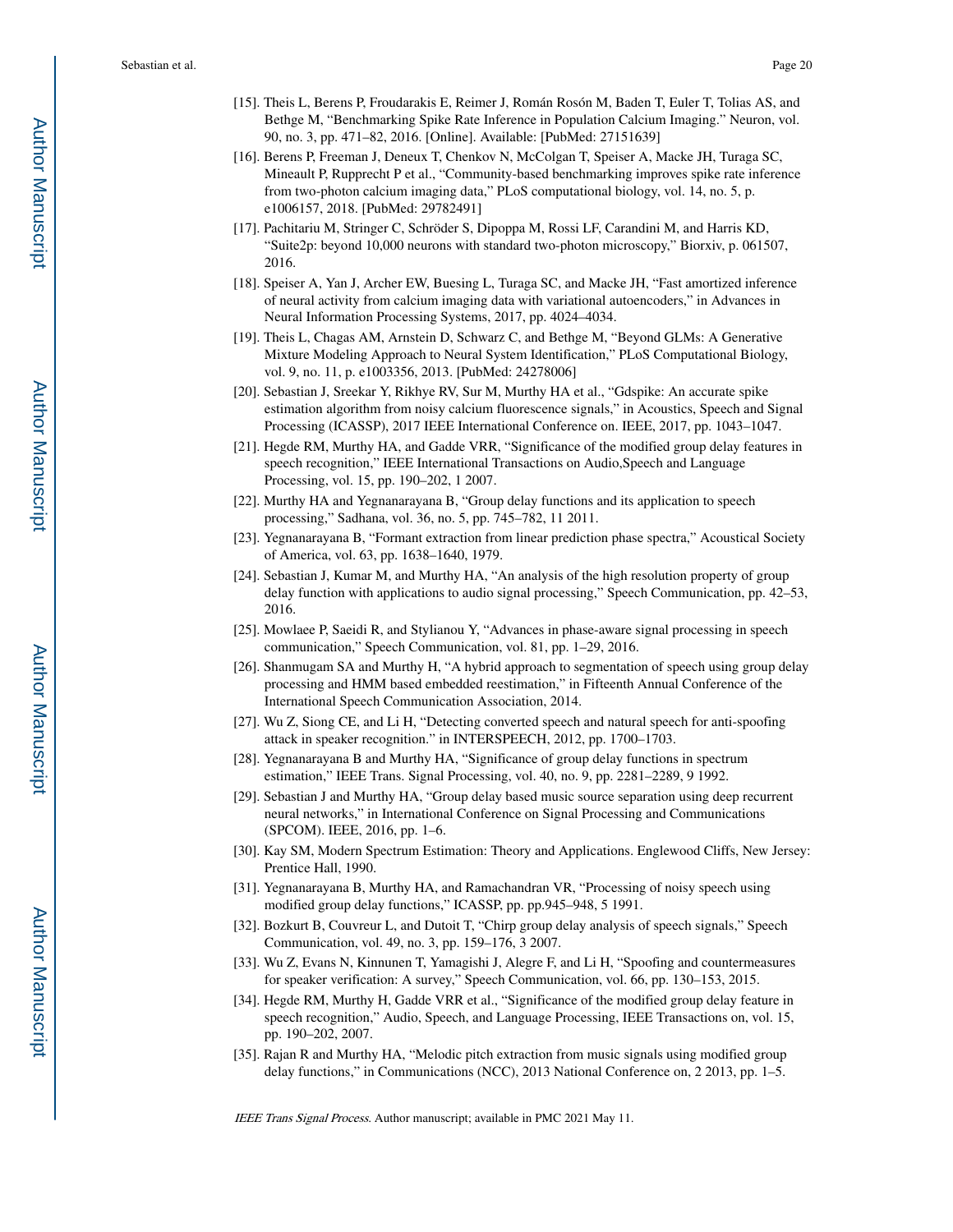- [36]. Yegnanarayana B, Rajendran S, Ramachandran VR, and Madhukumar AS, "Significance of knowledge sources for a text-to-speech system for Indian languages," in Sadhana, pp.147–169, 1994.
- [37]. Srinivasamurthy A and Serra X, "A supervised approach to hierarchical metrical cycle tracking from audio music recordings," in Acoustics, Speech and Signal Processing (ICASSP), 2014 IEEE International Conference on. IEEE, 2014, pp. 5217–5221.
- [38]. Chen T-W et al., "Ultrasensitive fluorescent proteins for imaging neuronal activity." Nature, vol. 499, no. 7458, pp. 295–300, 2013. [Online]. Available: 10.1038/nature12354 [PubMed: 23868258]
- [39]. Dana H et al., "Sensitive red protein calcium indicators for imaging neural activity." eLife, vol. 5, p. e12727, 2016. [Online]. Available: https://elifesciences.org/content/5/e12727 [PubMed: 27011354]
- [40]. Pnevmatikakis EA, Soudry D, Gao Y, Machado TA, Merel J, Pfau D, Reardon T, Mu Y, Lacefield C, Yang W et al., "Simultaneous denoising, deconvolution, and demixing of calcium imaging data," Neuron, vol. 89, no. 2, pp. 285–29, 2016. [PubMed: 26774160]
- [41]. Victor JD and Purpura KP, "Nature and precision of temporal coding in visual cortex: a metricspace analysis," Journal of neurophysiology, vol. 76, no. 2, pp. 1310–1326, 1996. [PubMed: 8871238]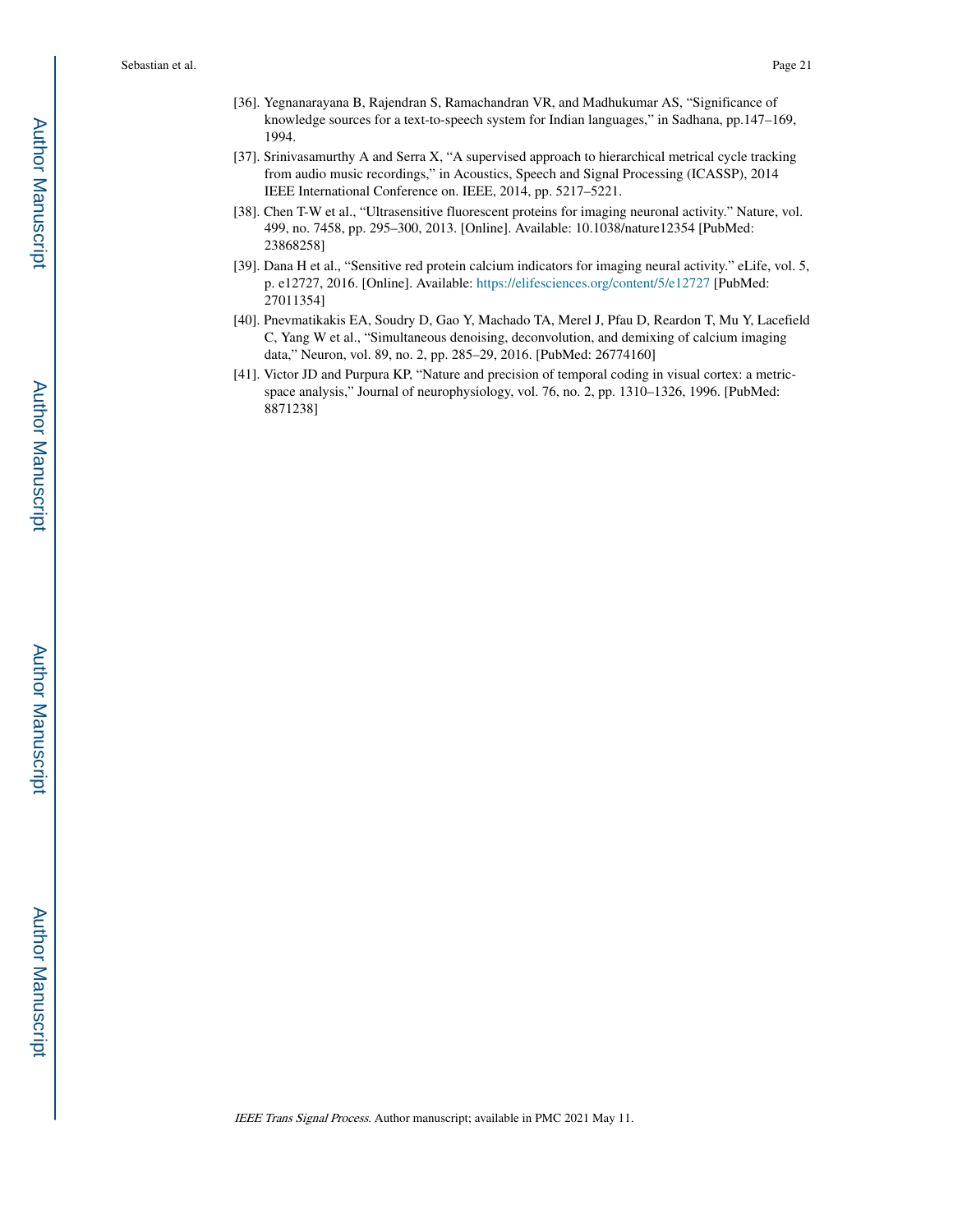Sebastian et al. Page 22



**Fig. 1:**  High-Resolution property of group delay functions compared to the magnitude spectrum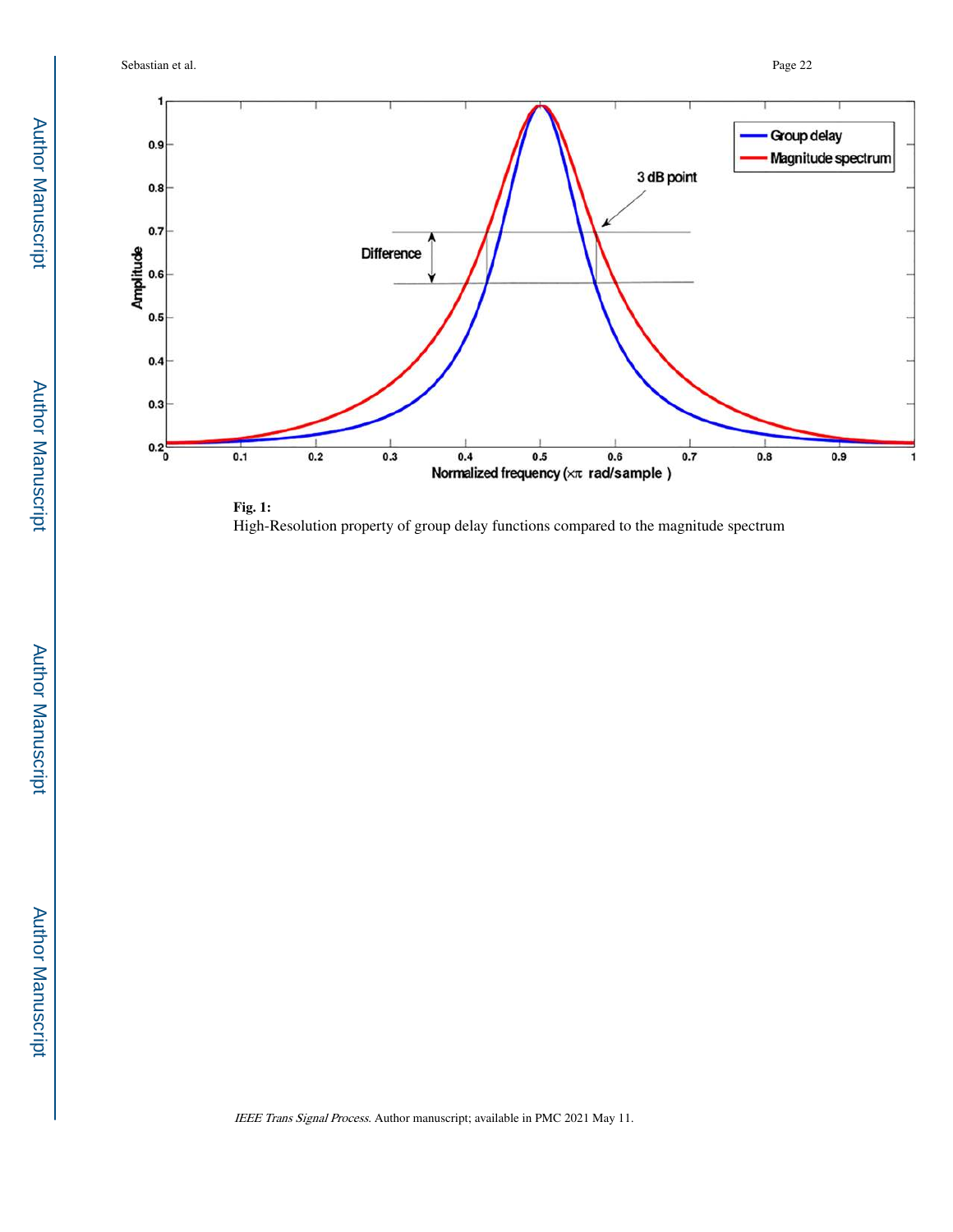

### **Fig. 2:**

Resolving power of the group delay function for cascade (left) and parallel (right) connection of resonators. (Top) Magnitude spectrum and (Bottom) GD spectrum representation for a connection of two resonators.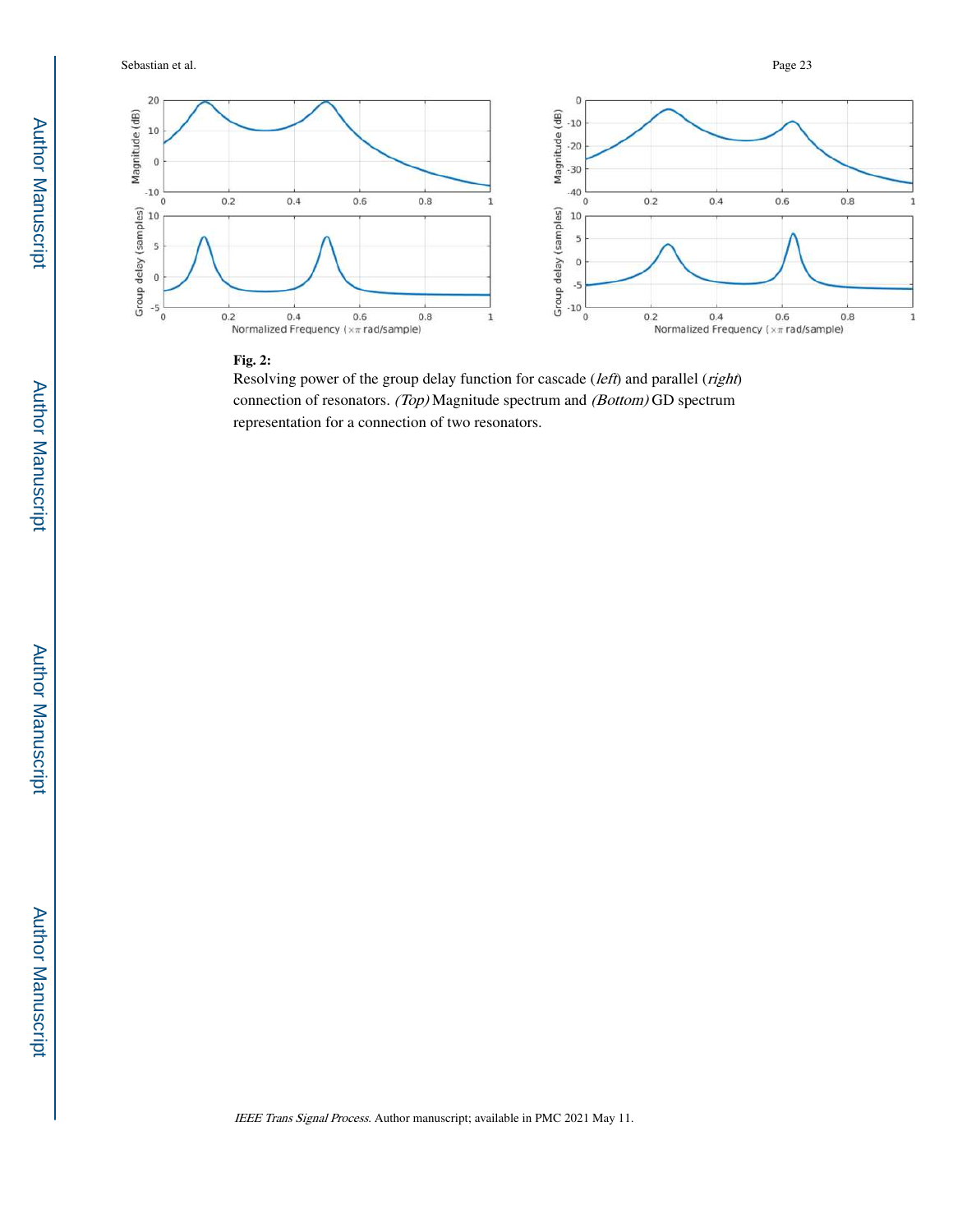

# **Fig. 3:**

Motivation for Group Delay (GD)-based spike estimation. Signal units having an onset, an attack, and a decay and its corresponding GD representation are shown. (a) "Va", a Hindi speech syllable (b) "Tha", a percussive stroke in Mridangam and (c) A  $Ca^{2+}$  fluorescence segment generated due to an action potential. The bottom panel shows the minimum-phase GD functions extracted from the corresponding signals in the top panel.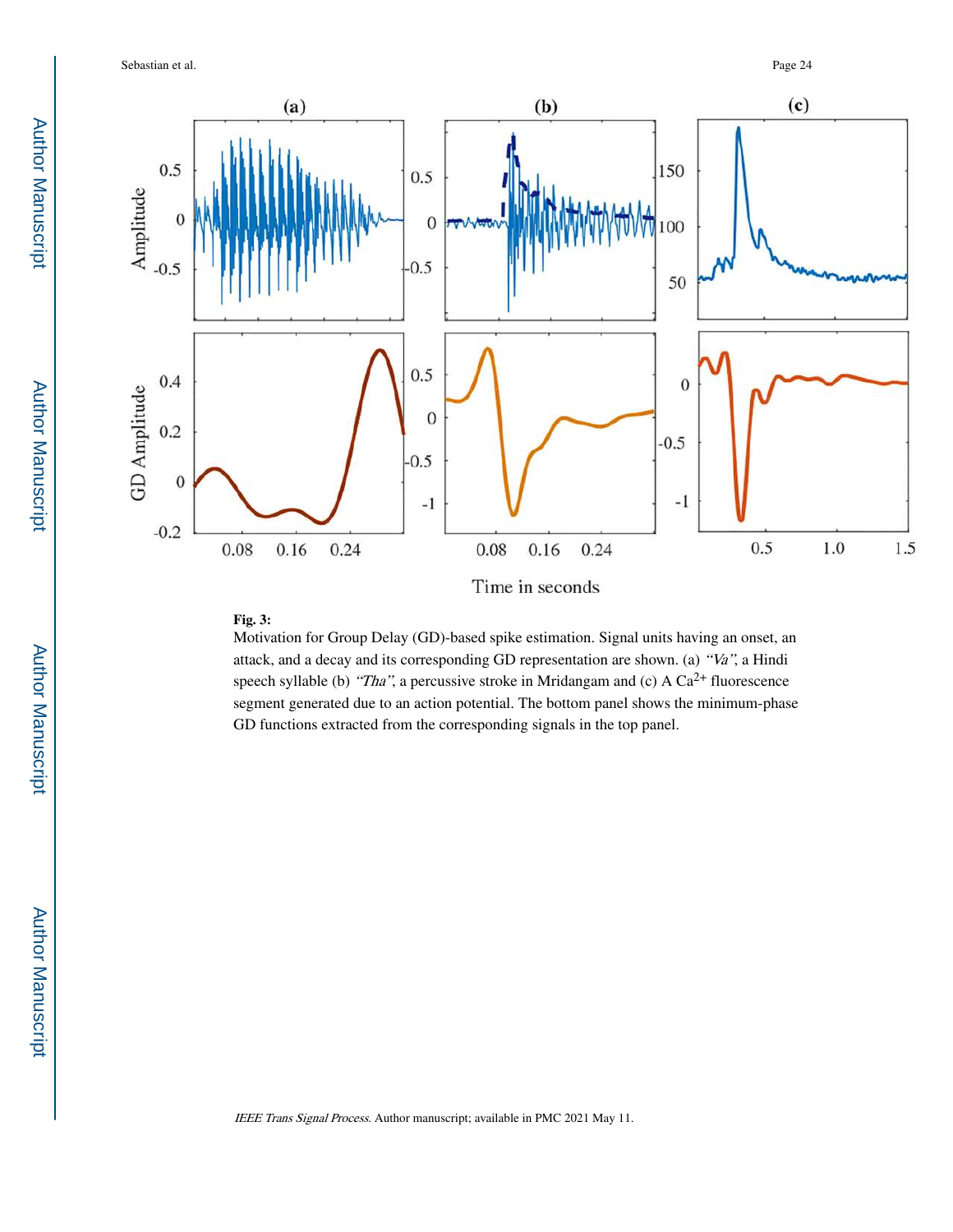

**Fig. 4:**  Frequency domain decay interpretation for various  $Ca^{2+}$  indicators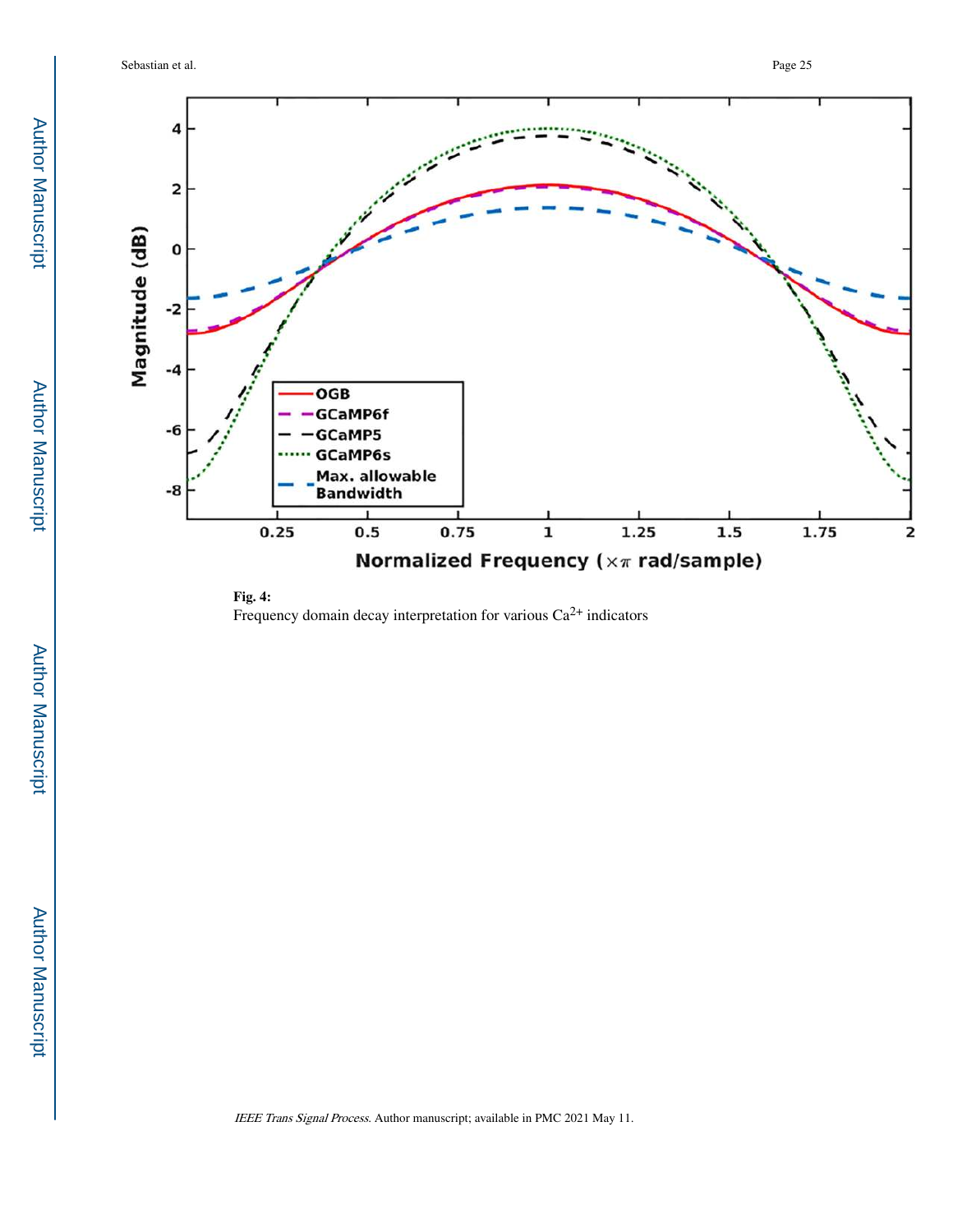Sebastian et al. Page 26



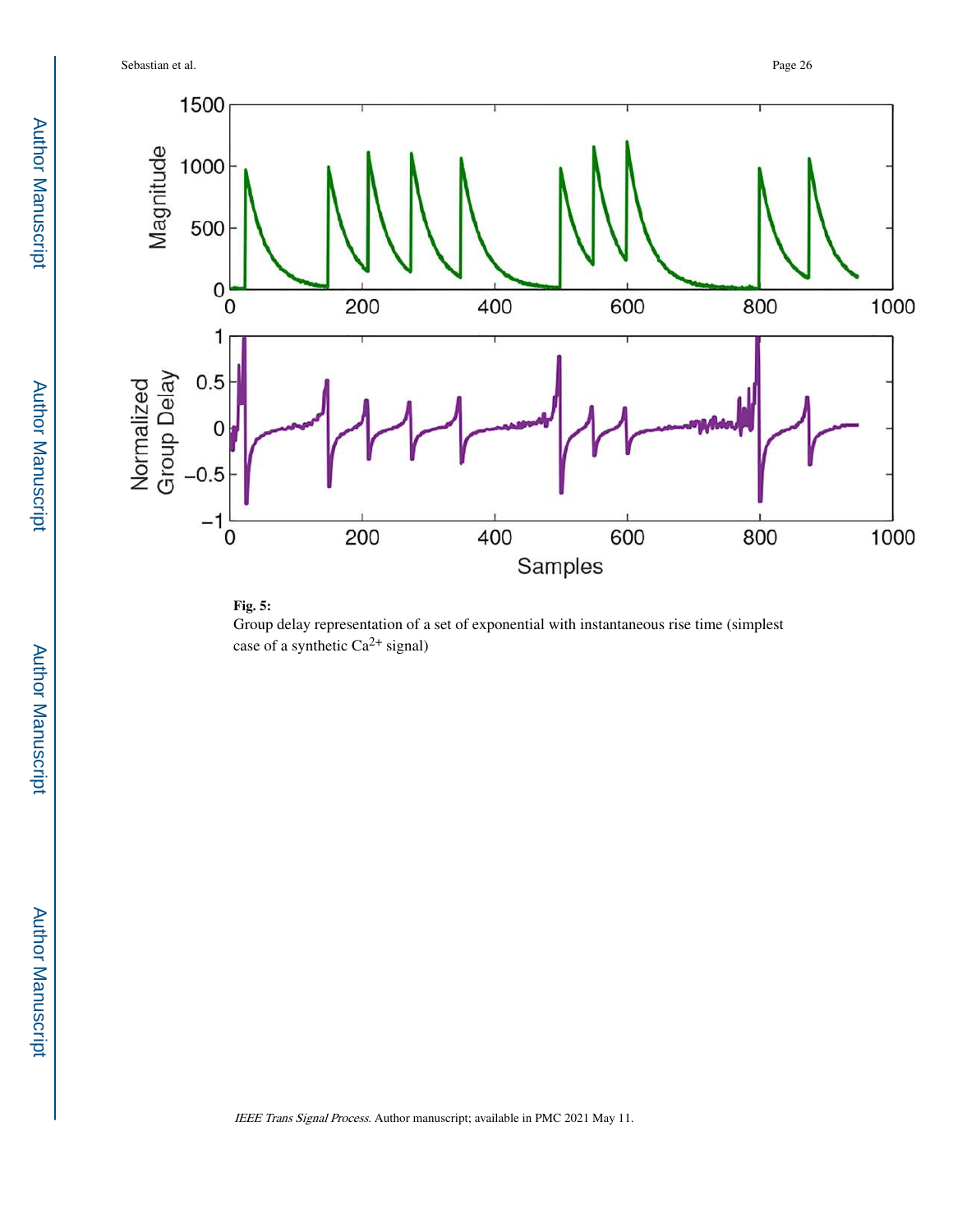Sebastian et al. Page 27



**Fig. 6:**  Block diagram of the proposed approach

Author Manuscript

Author Manuscript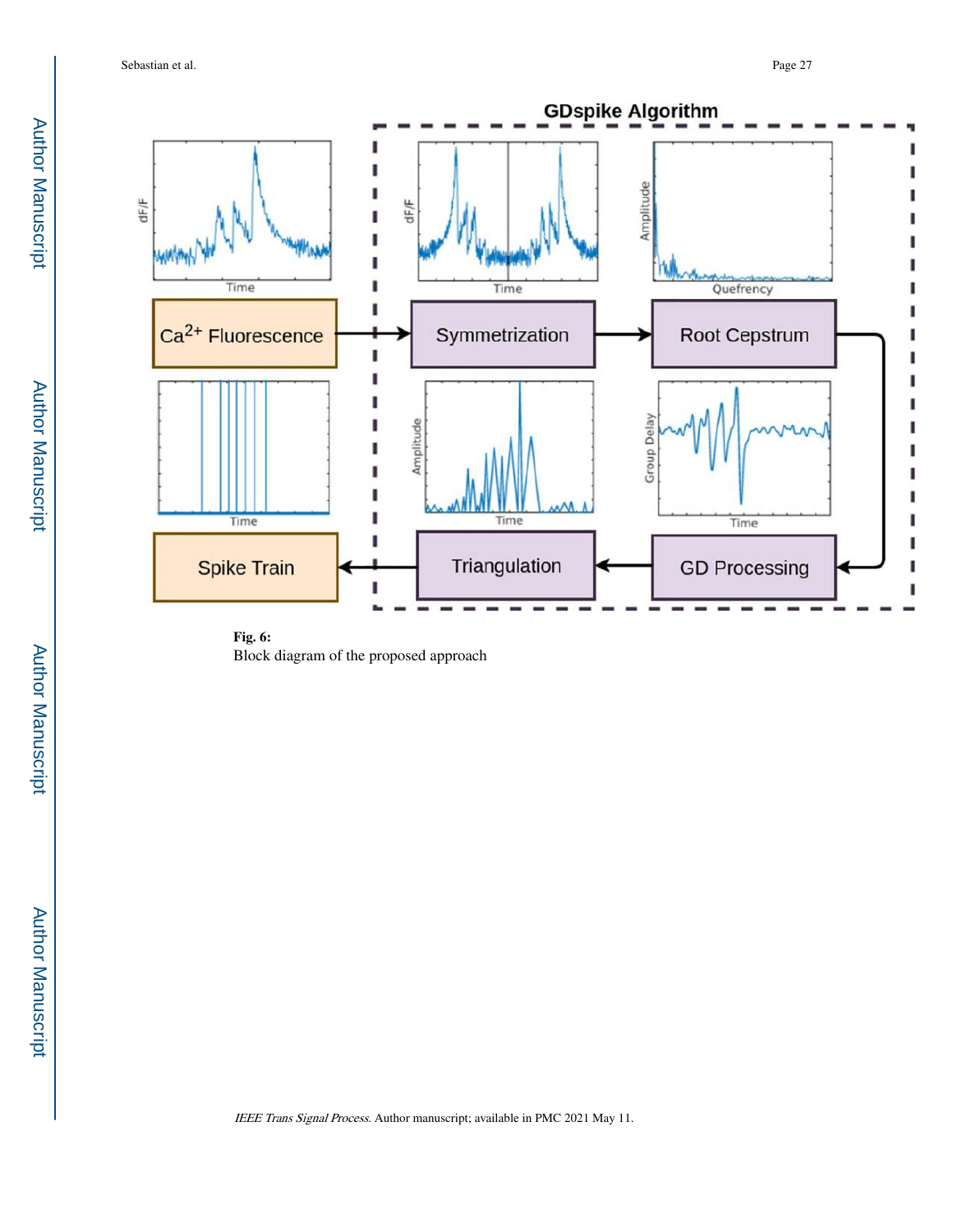Fluorescence signal Group delay signal **Triangulation Output** 

**Fig. 7:**  Example of triangulation step.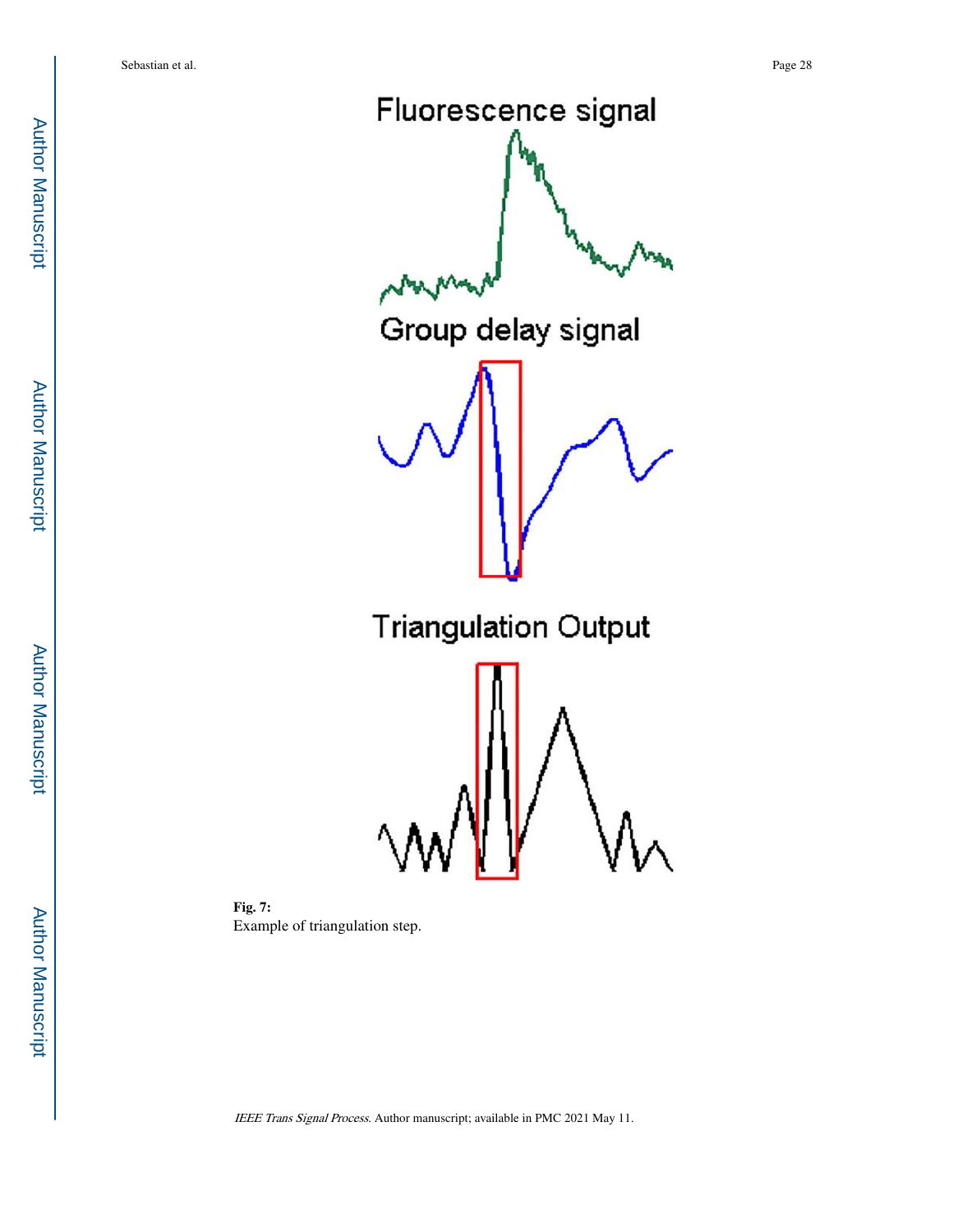

#### **Fig. 8: GDspike Algorithm.**

(a) A segment of a fluorescence signal, (b) its minimum-phase group delay representation, (c) the spike information (used for computation of AUC and correlation), (d) predicted spike train (used for F-measure computation), and (d) ground truth. Observe that spike information (c) captures the smallest of the changes in the fluorescence signal corresponding to a spike position.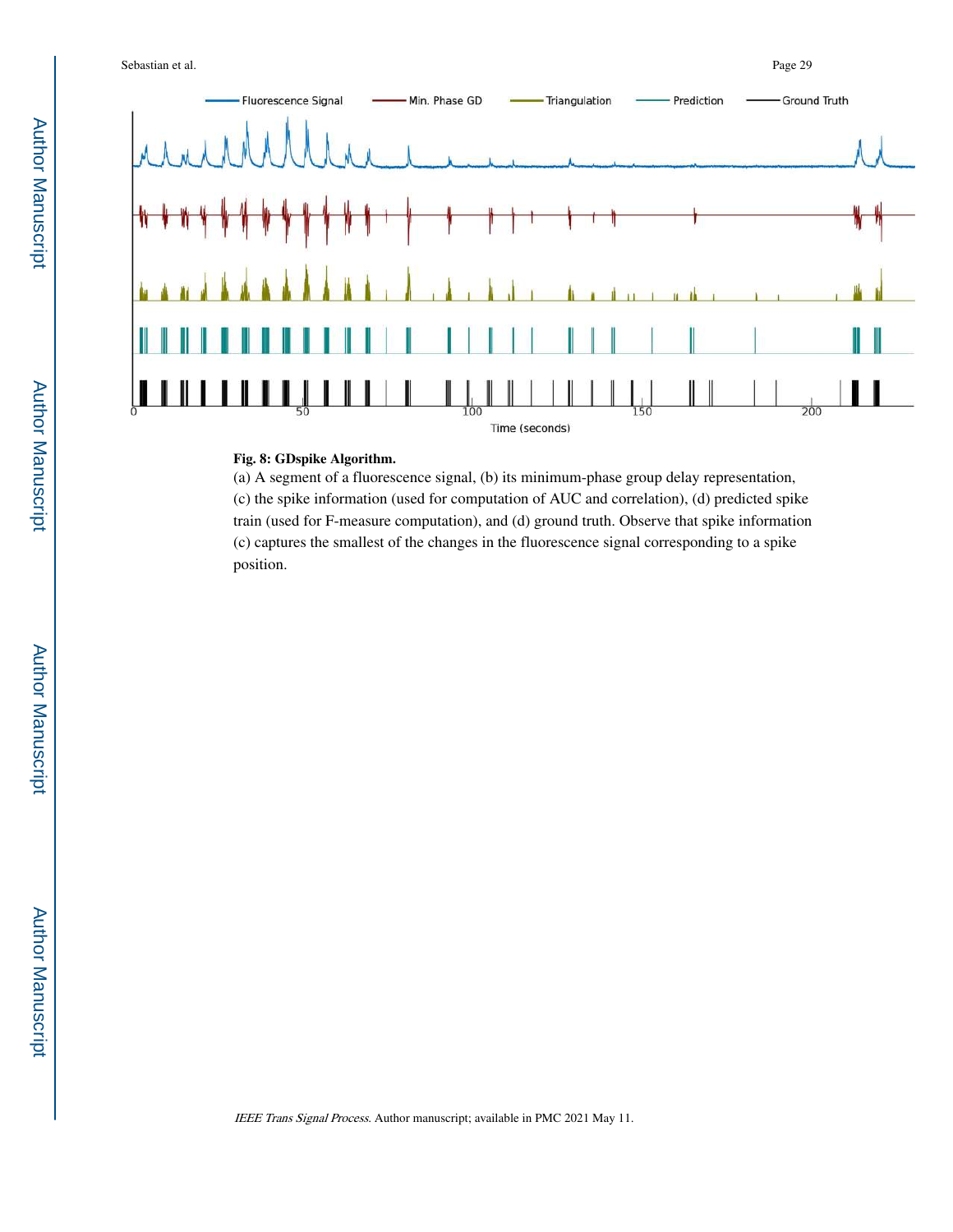

A) GCaMP6f



# **Fig. 9:**

Signal

GDspike

Examples of spike information obtained by GDspike and the baselines with (a) GCaMP6f indicator and (b) OGB indicator. The post-processing power of GDspike is demonstrated (for OGB in this paper) in (b), where the analog output of MLspike is used as the input to GDspike. Observe that combined method picks only the actual spike positions, even if MLspike and GDspike cause false positives.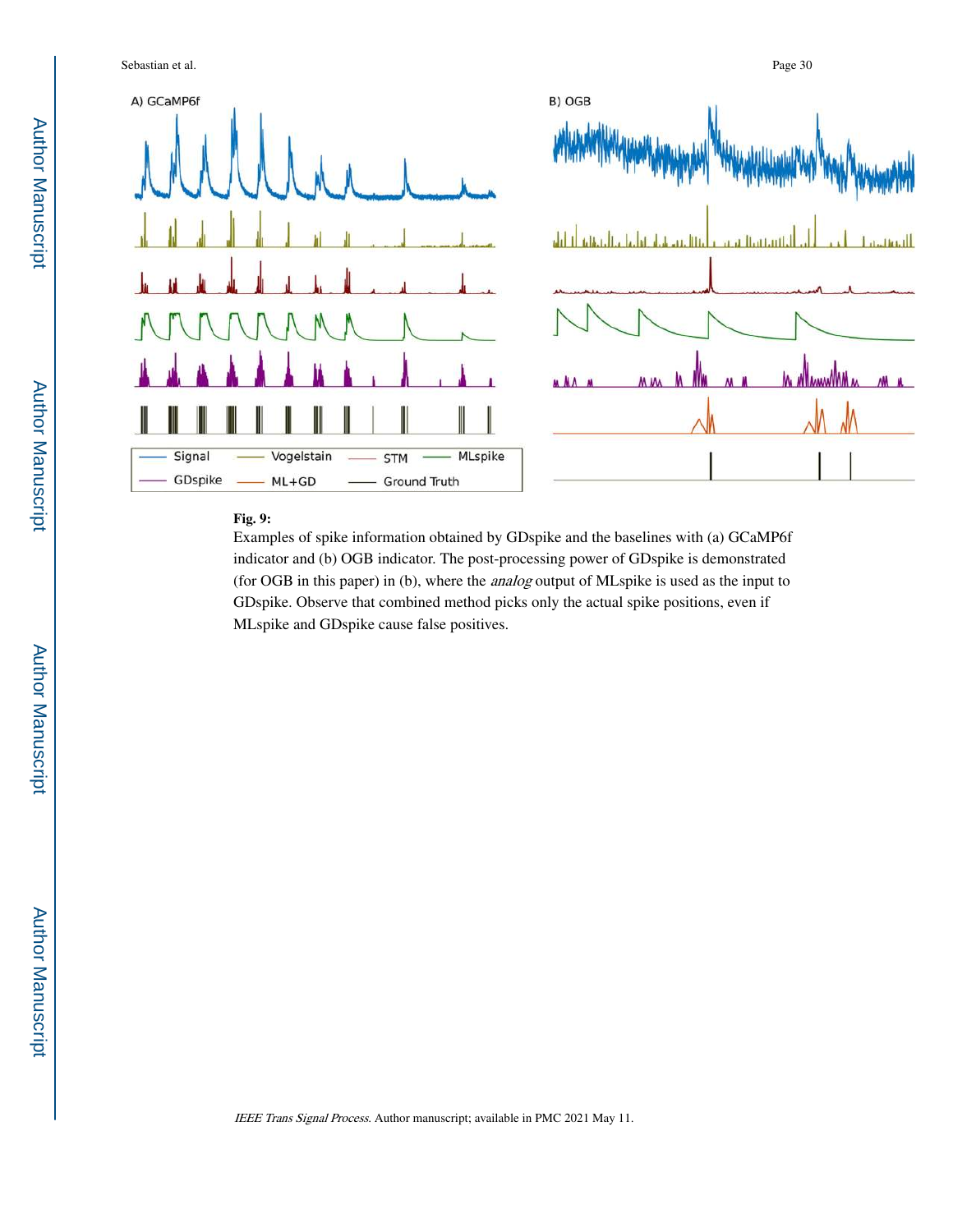



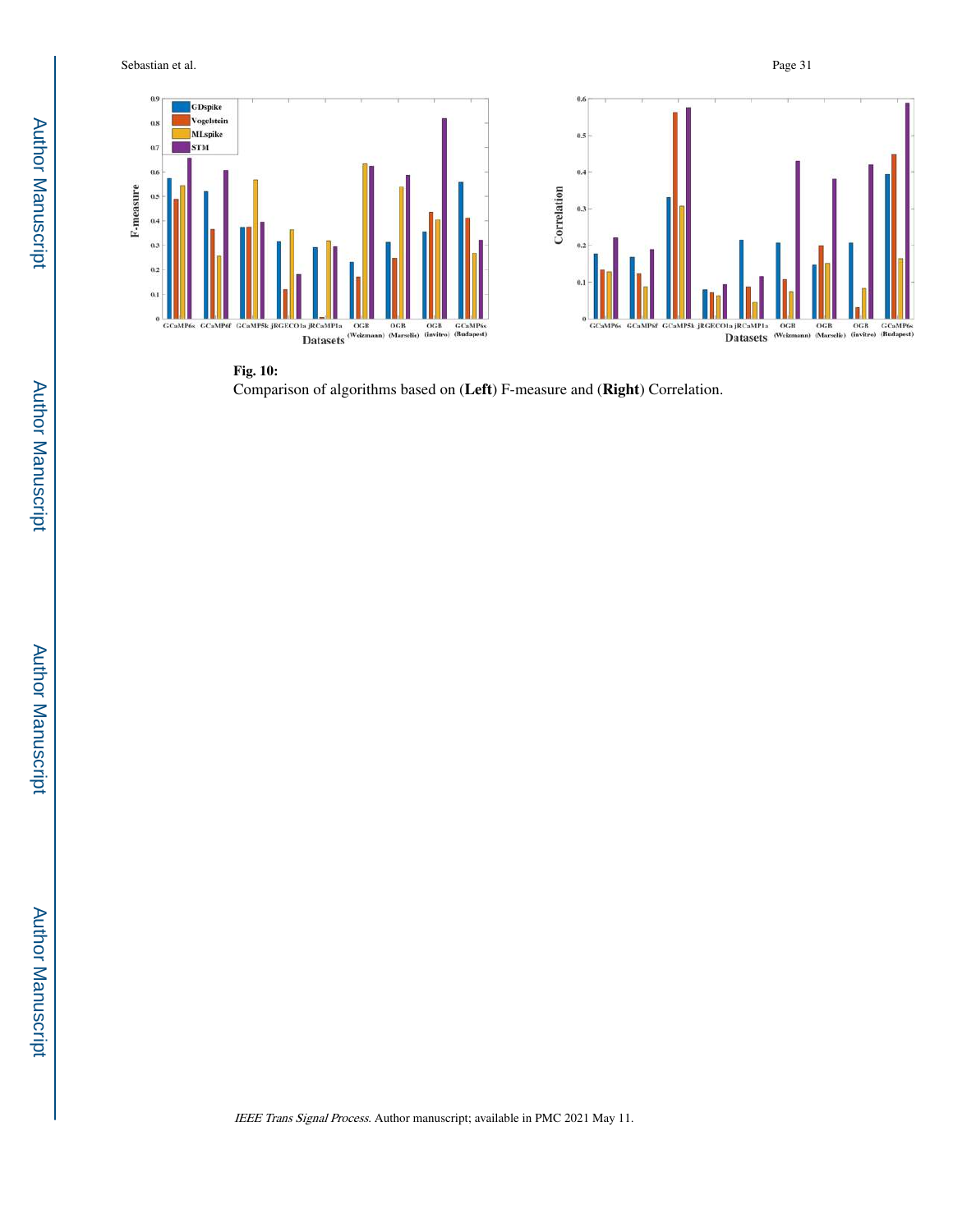Sebastian et al. Page 32



**Fig. 11:**  Dataset-wise ROC for various approaches.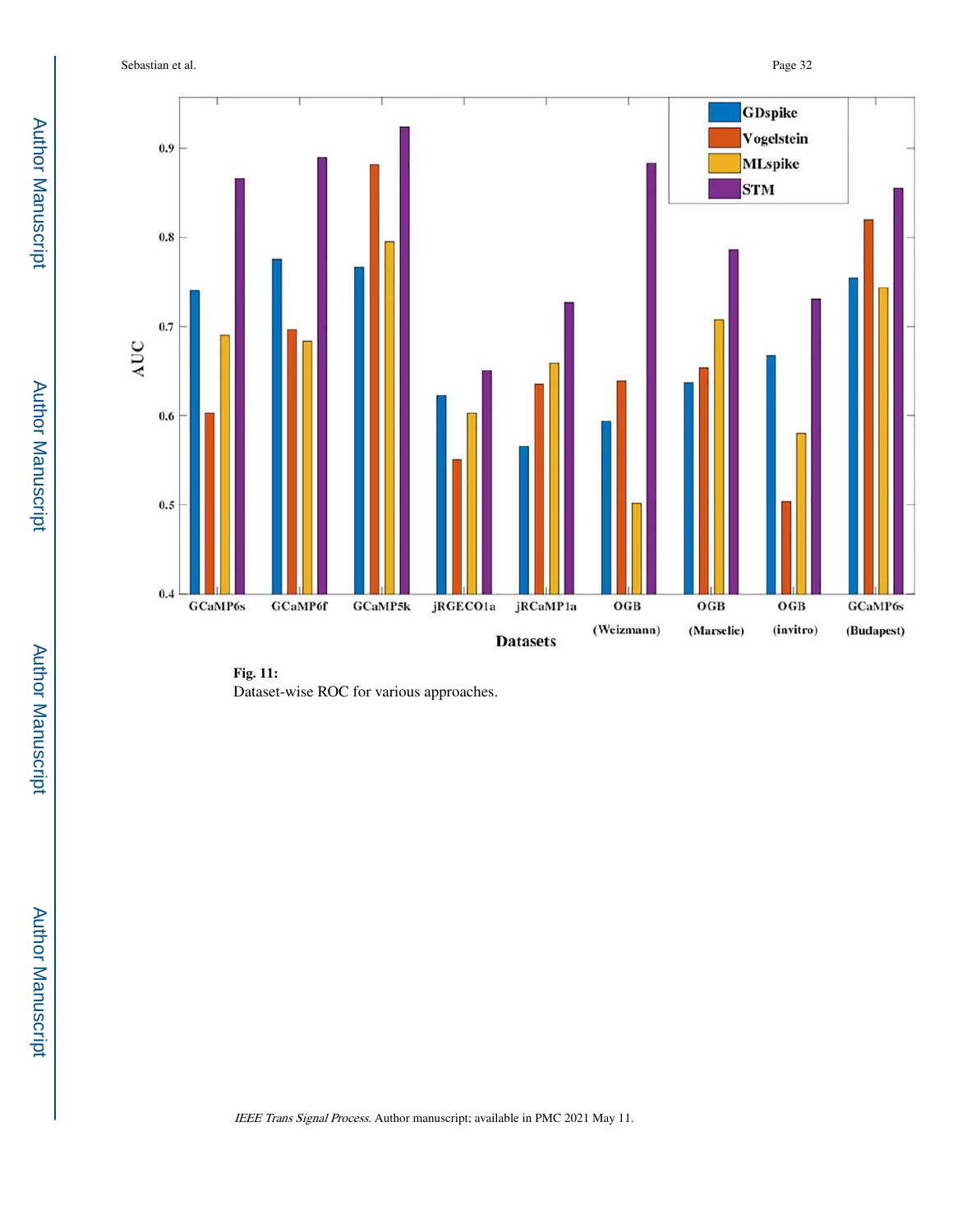# **TABLE I:**

Time constants and the corresponding  $e^{-\sigma}$  for various Ca<sup>2+</sup> indicators

| <b>Measure</b> | OGB                  | <b>GCaMP5</b>        | <b>GCaMP6s</b>       | <b>GCaMP6f</b>       |
|----------------|----------------------|----------------------|----------------------|----------------------|
|                | $0.78s \ (\pm 0.37)$ | $1.63s \ (\pm 0.55)$ | $1.87s \ (\pm 0.35)$ | $0.76s \ (\pm 0.17)$ |
| $e^{-\sigma}$  | 0.277                | 0.541                | 0.586                | 0.268                |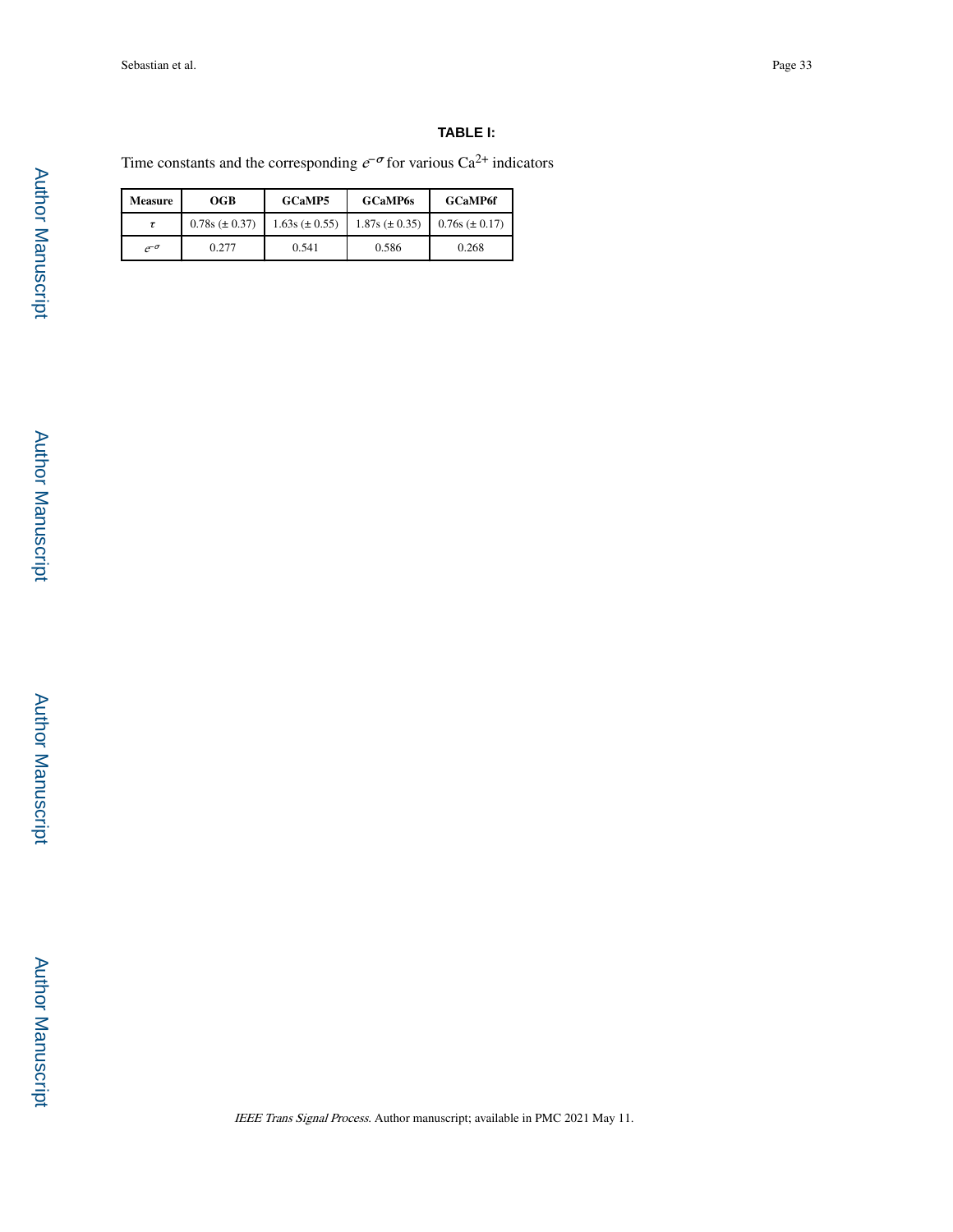**TABLE II:**

Dataset used for evaluation Dataset used for evaluation

| š | $#$ cells | Indicator            | System                      | Samp. Rate (in Hz) | Spikes         | Ref.                               |
|---|-----------|----------------------|-----------------------------|--------------------|----------------|------------------------------------|
|   |           | <b>GCaMP6s</b>       | Mouse visual cortex         | 3                  | 2123           | $[38]$                             |
|   |           | <b>GCaMP6f</b>       | Mouse visual cortex         | $\degree$          | 4536           | $[38]$                             |
|   |           | <b>GCaMP5k</b>       | Mouse visual cortex         | $50\,$             | 2735           | $\boxed{8}$                        |
|   |           | jRGECO <sub>1a</sub> | Mouse visual cortex (Red)   | 25                 | 9080           | $[39]$                             |
|   |           | jRCaMP1a             | Mouse visual cortex (Red)   | 5                  | 3624           | $[39]$                             |
|   |           | OGB (Weizmann)       | Rat barrel cortex           | 25                 | 501            | $[15]$                             |
|   | ن         | OGB (Marsellie)      | Rat barrel cortex           | $50\,$             | 5241           | $[15]$                             |
|   |           | OGB (invitro)        | Mouse hippocampus (invitro) | 25                 | 74             | $\begin{bmatrix} 15 \end{bmatrix}$ |
|   |           | GCaMP6s (Budapest)   | Mouse visual cortex (awake) | $50\,$             | $\frac{40}{5}$ | $[15]$                             |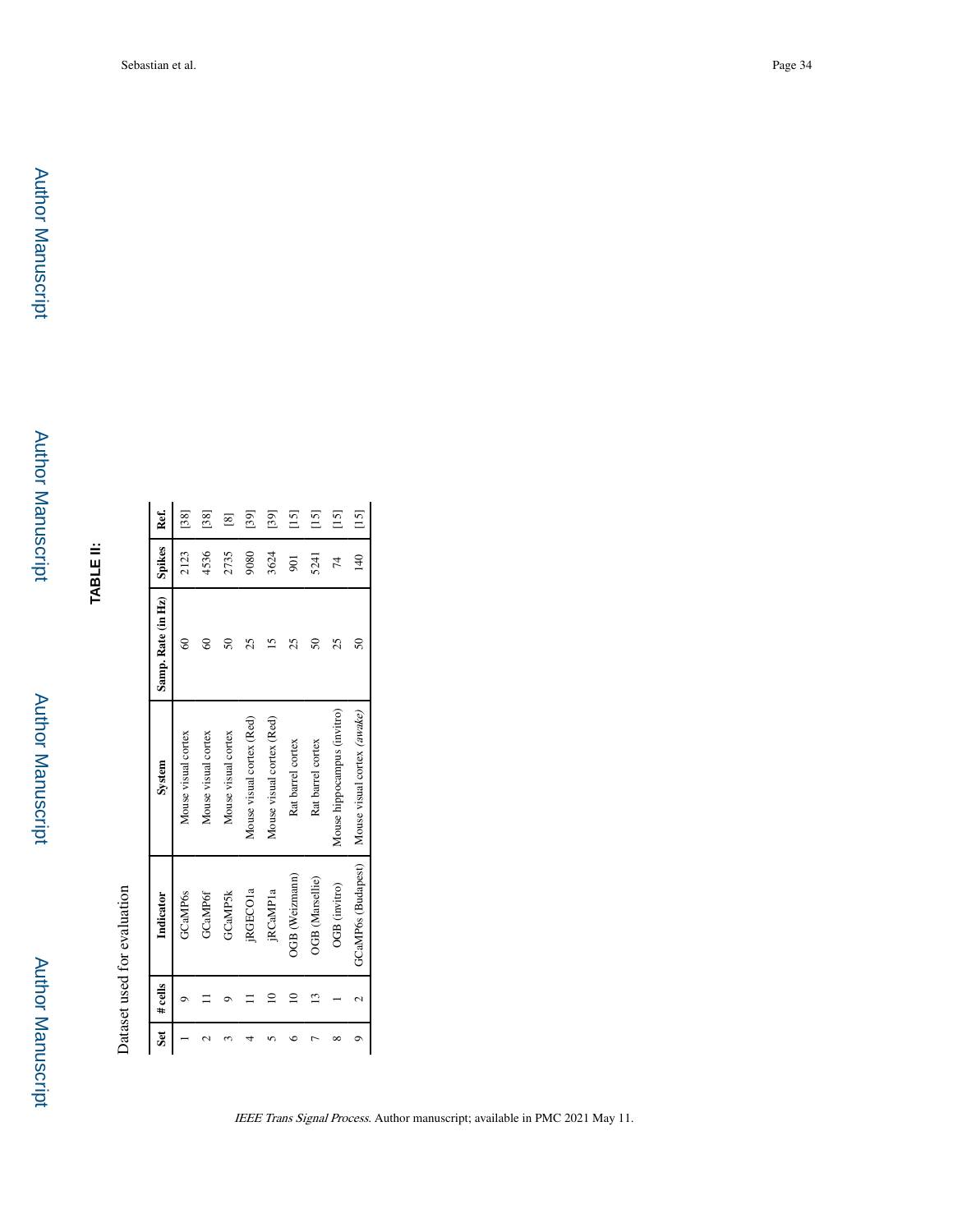# **TABLE III:**

Comparison with the baseline approaches.

| Algorithm  | Recall | Prec. | <b>F-measure</b> | Corr. | <b>AUC</b> |
|------------|--------|-------|------------------|-------|------------|
| Vogelstein | 0.548  | 0.368 | 0.292            | 0.196 | 0.665      |
| <b>STM</b> | 0.762  | 0.426 | 0.499            | 0.335 | 0.813      |
| MLspike    | 0.513  | 0.618 | 0.433            | 0.128 | 0.662      |
| GDspike    | 0.413  | 0.687 | 0.393            | 0.214 | 0.680      |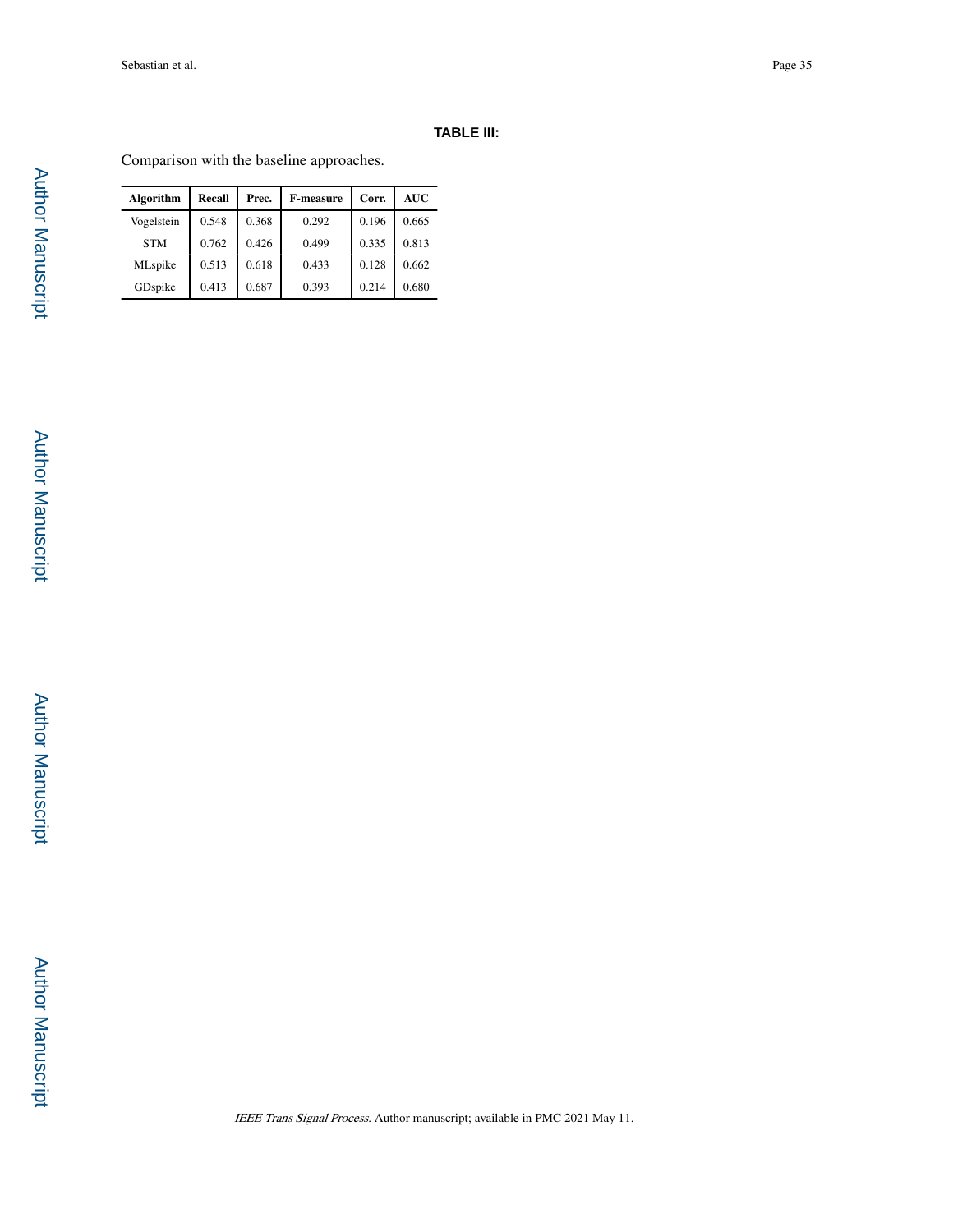# **TABLE IV:**

F-measure with the dataset-wise thresholds on the test set.

| <b>Dataset</b>     | Global | Dataset-wise 1 | Dataset-wise 2 |
|--------------------|--------|----------------|----------------|
| GCaMP6s            | 0.58   | 0.60           | 0.53           |
| GCaMP6f            | 0.52   | 0.52           | 0.56           |
| GCaMP5k            | 0.38   | 0.41           | 0.39           |
| jRGECO1a           | 0.32   | 0.25           | 0.39           |
| jRCaMP1a           | 0.29   | 0.28           | 0.38           |
| OGB (Weizmann)     | 0.23   | 0.47           | 0.39           |
| OGB (Marsellie)    | 0.31   | 0.34           | 0.47           |
| OGB (invitro)      | 0.36   | 0.59           | 0.51           |
| GCaMP6s (Budapest) | 0.56   | 0.65           | 0.47           |
| Average            | 0.39   | 0.46           | 0.45           |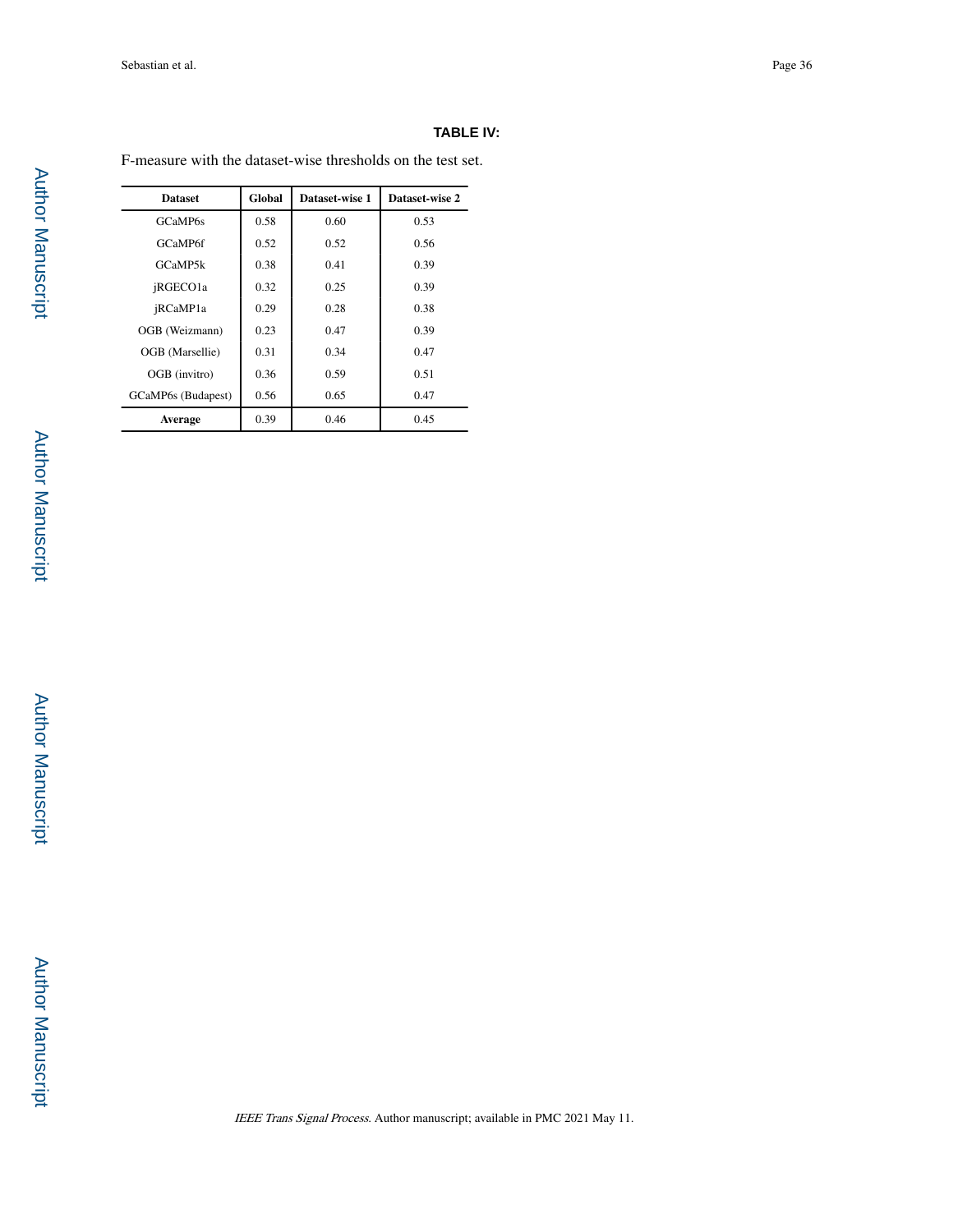# **TABLE V:**

Performance of GDspike under white noise at different SNRs.

| <b>Measure</b> | <b>Clean</b> | 10dB  | 5 dB  | 0 dB  | $-5$ dB | $-10$ dB |
|----------------|--------------|-------|-------|-------|---------|----------|
| Recall         | 0.413        | 0.348 | 0.347 | 0.341 | 0.338   | 0.369    |
| Precision      | 0.687        | 0.657 | 0.665 | 0.646 | 0.648   | 0.649    |
| F-measure      | 0.393        | 0.346 | 0.350 | 0.343 | 0.341   | 0.332    |
| Correlation    | 0.214        | 0.093 | 0.090 | 0.082 | 0.081   | 0.084    |
| <b>AUC</b>     | 0.680        | 0.633 | 0.622 | 0.610 | 0.611   | 0.608    |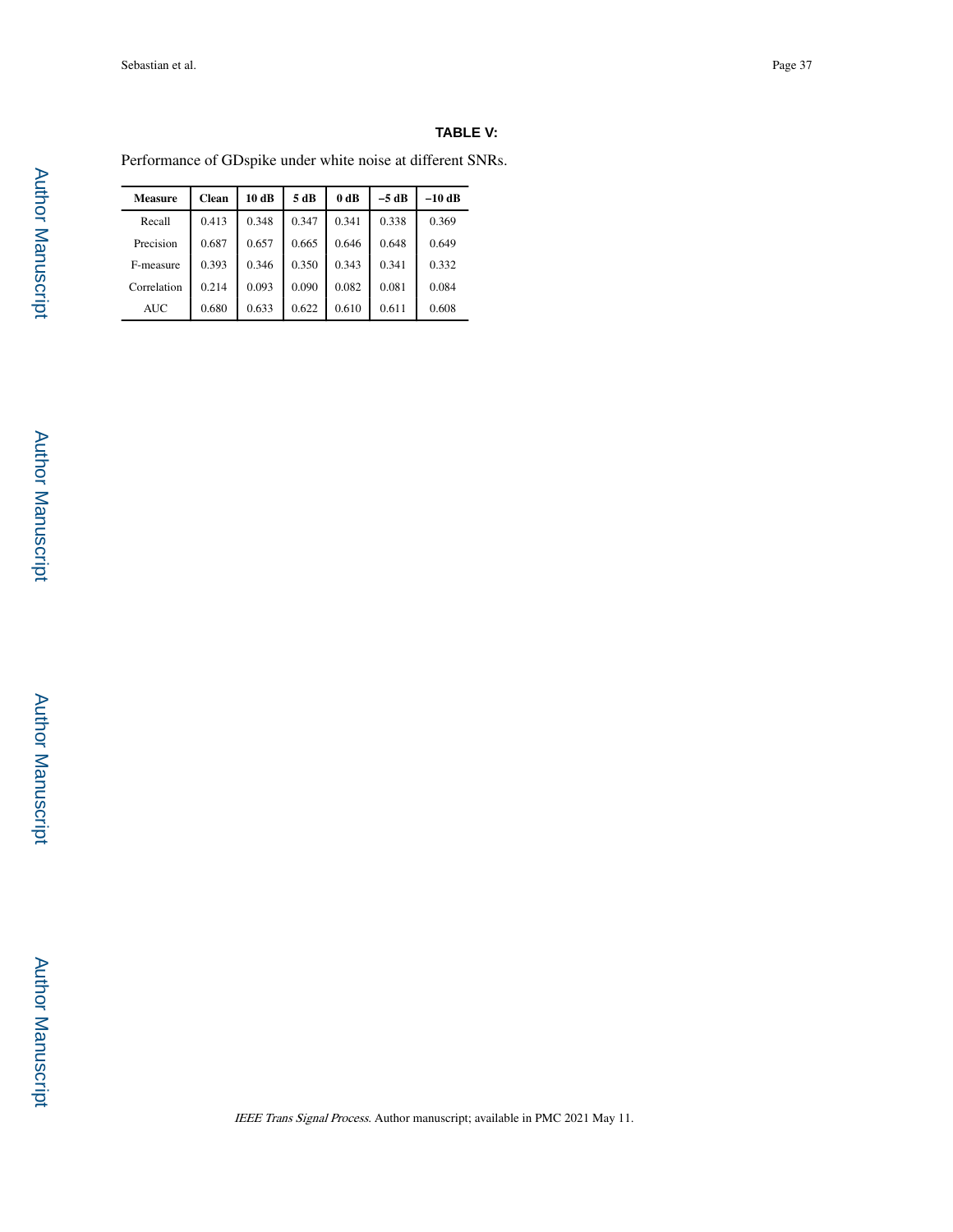# **TABLE VI:**

Performance of GDSpike for evaluation datasets.

| <b>Dataset</b>     | Recall | <b>Precision</b> | <b>F-measure</b> | Corr. | <b>AUC</b> |
|--------------------|--------|------------------|------------------|-------|------------|
| GCaMP6s            | 0.58   | 0.72             | 0.58             | 0.177 | 0.74       |
| GCaMP6f            | 0.50   | 0.73             | 0.52             | 0.168 | 0.78       |
| GCaMP5k            | 0.71   | 0.36             | 0.38             | 0.331 | 0.77       |
| jRGECO1a           | 0.42   | 0.40             | 0.32             | 0.08  | 0.62       |
| jRCaMP1a           | 0.26   | 0.63             | 0.29             | 0.214 | 0.57       |
| OGB (Weizmann)     | 0.14   | 0.95             | 0.23             | 0.208 | 0.59       |
| OGB (Marsellie)    | 0.22   | 0.85             | 0.31             | 0.147 | 0.64       |
| OGB (invitro)      | 0.20   | 0.94             | 0.36             | 0.208 | 0.67       |
| GCaMP6s (Budapest) | 0.69   | 0.60             | 0.56             | 0.394 | 0.76       |